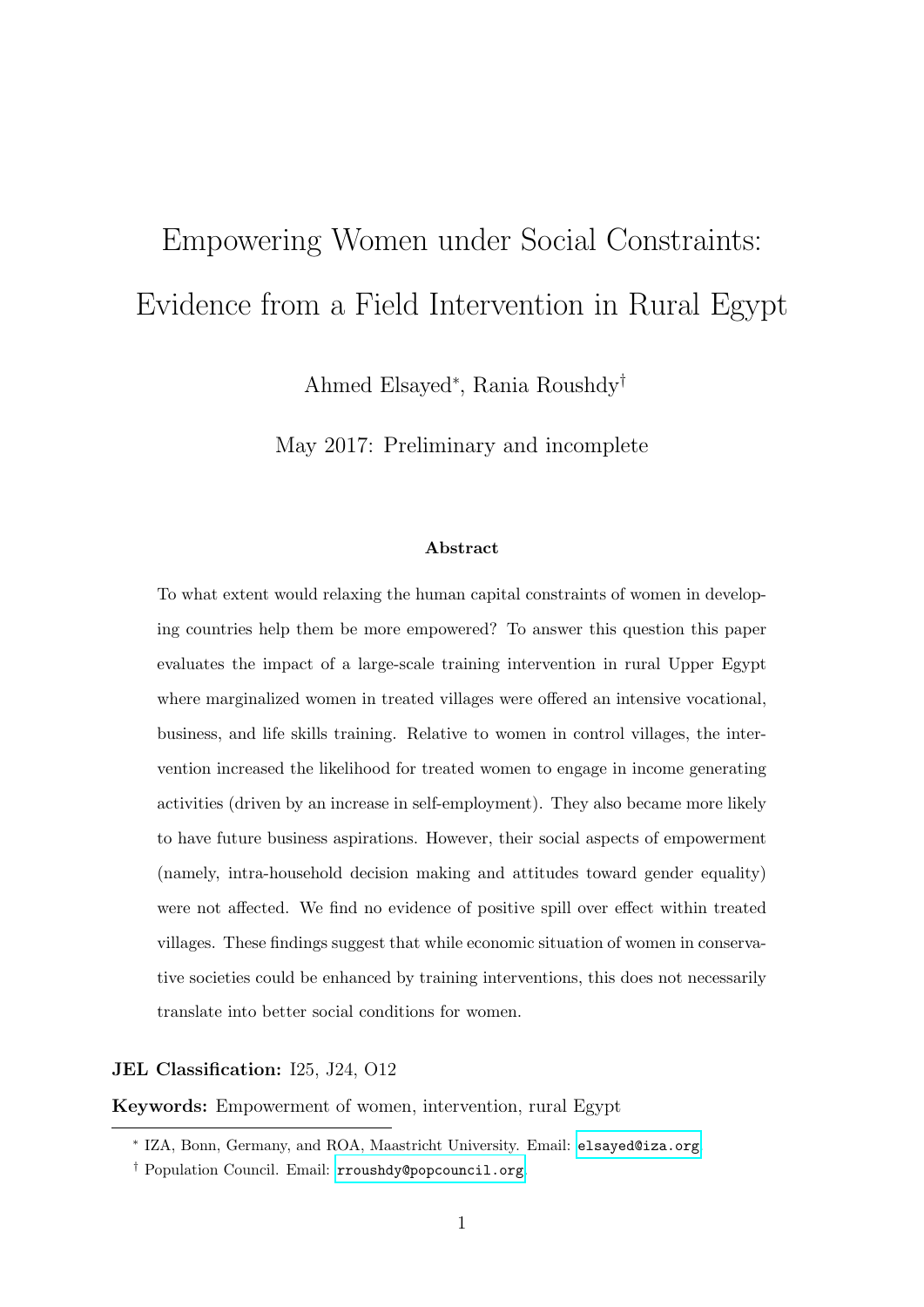## 1 Introduction

Women in several developing countries, compared to their peers in advanced countries, suffer from lower levels of economic and social empowerment. This is manifested in their low levels of human capital investment, restricted access to labor markets and limited control over their future choices. The last decades witnesses a rapid increase in the number of different microfinance and employment intervention programs that typically targeted women in developing countries to help them become more economically and socially independent (Field et al. 2010; Bandiera et al. 2016; Groh et al. 2016a; 2016b). However, the literature shows mixed evidence on how successful these interventions are. While some studies found strong positive impact of these interventions on the labor market (as well as other social) outcomes of women (e.g., Jensen 2012; Bandiera et al. 2016), several other studies found no evidence of improvement (e.g., De Mel et al. 2008; Groh et al. 2016a; 2016b).

One reason for the inability of several women empowerment interventions to achieve the planned goals could be gender differences in human capital. For example, women, relative to men, are often untrained in basic cost-benefit analysis and uninformed about investment opportunities (Karlan and Valdivia 2011). Another reason could be that norms governing women's roles in society limit women's perceptions about what is achievable in the workplace (Field et al. 2010). A key question then is whether relaxing women's human capital constraints could help them set on a trajectory towards better outcomes, or whether such circumstances are maintained by binding social norms or low aspirations, which cannot easily be shifted or relaxed by public policy interventions.

This paper aims to answer this questions by evaluating the impact of a large scale women empowerment intervention in the conservative setting of rural Upper Egypt.<sup>[1](#page-1-0)</sup> Neqdar Nesharek (NN) -We can participate- program provides an integrated approach

<span id="page-1-0"></span><sup>1</sup>Upper Egypt refers to the South of the country while Lower Egypt is the north. The terminology "Upper" and "Lower" derives from the flow of the river Nile from the highlands of East Africa northwards to the Mediterranean Sea.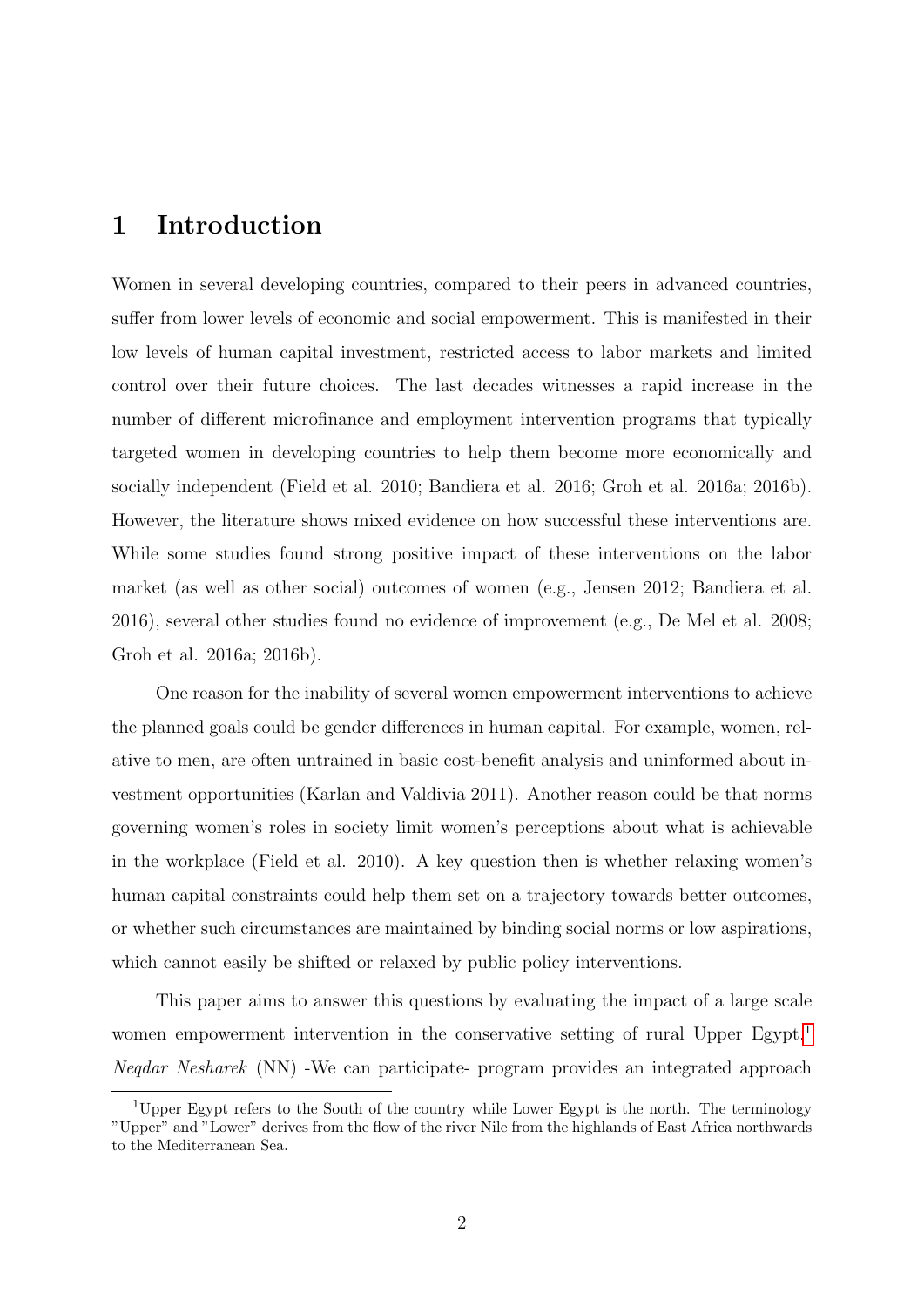to female economic and social empowerment to enhance transition to work for young marginalized women in rural Upper Egypt. The program provides business skills training and actual support in starting business or getting employed. It emphasizes soft and life skills knowledge, legal rights, and the importance of involving the women's gatekeepers (husbands and fathers) and community leaders (Ramadan et al. [2](#page-2-0)014).<sup>2</sup>

Using a quasi-experimental design, which includes a midline survey and an endline survey, this paper evaluates the impact of the program on young women's employment outcomes and aspirations, intra-household decision making, and gender roles attitudes. The impact of the program is assessed using a strategy of difference in difference (DD) and propensity score matching (PSM) by comparing end-of-program responses to midline survey responses across participants in the intervention villages, and non-participants in both the intervention and control villages.

We find that, relative to women in control villages, the program increased the likelihood that treated women engage in income generating activities (driven by an increase in self-employment), and increased the share of women planning to set-up their own businesses. However, social aspects of empowerment (namely, intra-household decision making, and gender equality attitudes) were not affected. Comparing the change in outcomes for untreated women in the intervention villages and those in control villages shows no significant difference, suggesting the absence of spillover effects within treated villages. The findings of the paper suggest that while economic situation of women in conservative societies could be enhanced by training interventions, this does not necessarily translate into better social conditions for women.

The rest of the paper is organized as follows. Following this introduction, Section 2 provides a brief background on the situation of women in Upper Egypt, Section 3 provides institutional background about the NN program goals, training components and key implantation activities. Section 4 explains the empirical strategy. Section 5 explains the data analyses. Concluding remarks are provided in Section 6.

<span id="page-2-0"></span> $2$ To get a better feeling of the NN project watch this video: [https://www.youtube.com/watch?v=](https://www.youtube.com/watch?v=-7VBRZdZnI8) [-7VBRZdZnI8](https://www.youtube.com/watch?v=-7VBRZdZnI8)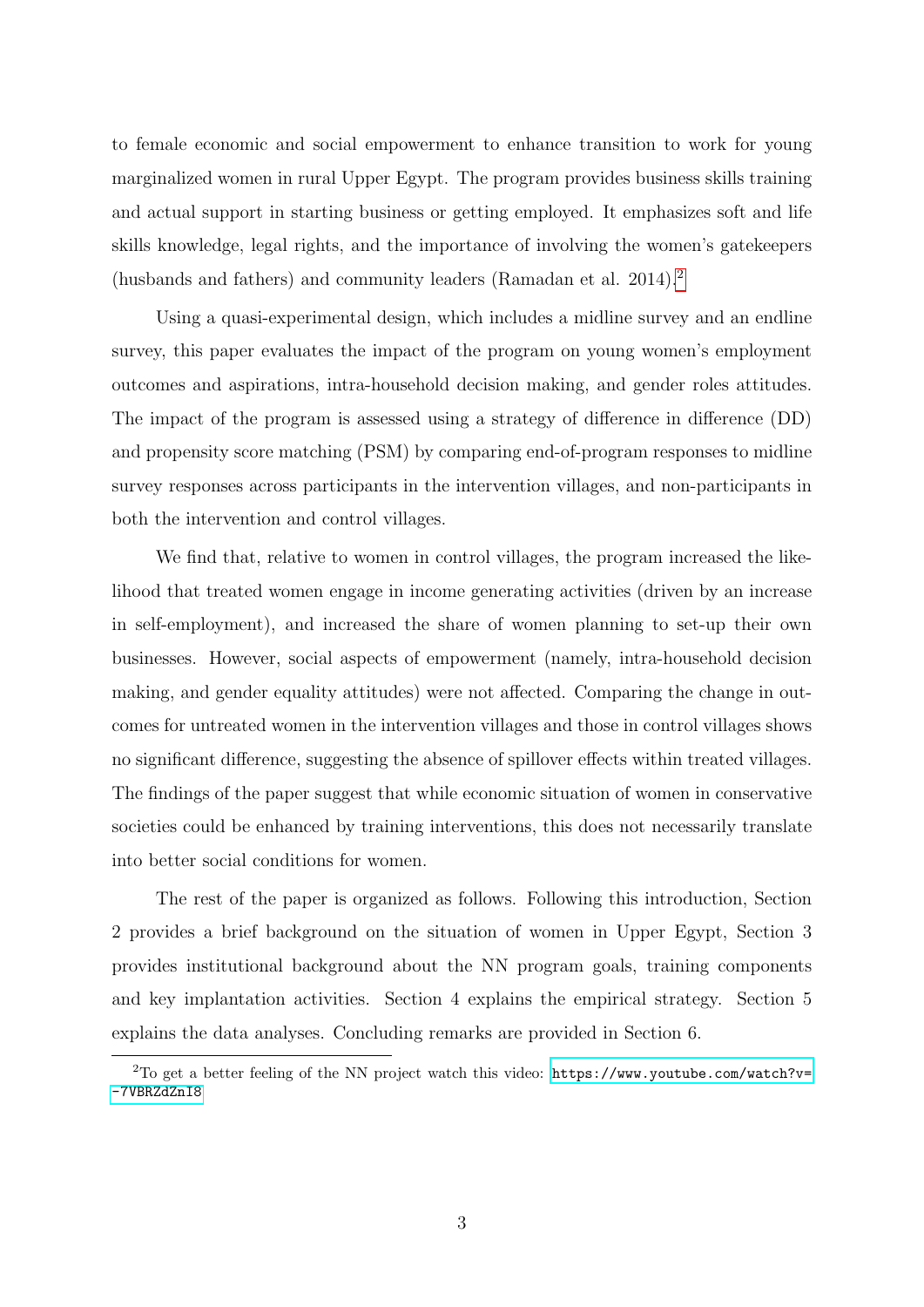## 2 Context of women in Upper Egypt

In Egypt, as many countries in the developing world, women face several forms of gender inequality. The recent 2016 Global Gender Gap Report ranked Egypt as the 132nd country out of 144 countries in terms of the relative disparities between women and men in four key areas: economic opportunity, educational attainment, political participation, and health and survival. The domain in which Egypt is performing relatively poorly is the economic opportunity, on which it is ranked 132nd as compared to 95th on the health and survival domain, 112th on education attainment and 115th on political participation (World Economic Forum 2016). Egypt's ranking has not changed much, since its inclusion in the Gender Gap Index in 2006, where it was ranked 109 out of 115. In has been quite below many of the lower middle-income countries in the Middle East and North Africa region (Sieverding and Hassan 2016).

Egypt is a young country, where over 40% of its population are aged 10-29. Despite improvements in literacy and school enrolment rates over the recent decades, the gender disparity in terms of economic opportunity is not much narrower among the younger cohort of the population. Young women have been persistently facing a disadvantage position on the Egyptian labor market. Based on the 2014 Survey of Young People in Egypt, only 13.3% of young women (aged 15-29) participate in the labor force is only 13.3%, compared to 57.8% among their male peers. Unemployment rate among female youth (32.3%) is more than triple that of young males (9.3%). Young women's employment expectations continue to be based on the flexible working conditions of the public sector, and the private sector has failed to offer conditions attractive enough to encourage long-term labor force participation among female youth. Entrepreneurship rate among youth is still very low, particularly among females. Only 5.7% of employed female youth reported establishing their own business in 2014, compared to 13.1% of their employed male peers. Furthermore, young people throughout the country, and particularly females, face difficulties in starting and running their own business because of lack of access to credit, lack of business information, and lack of marketing outlets and financial services (Roushdy and Selwaness 2015; Sieverding 2012; Assaad and El-Hamidi 2009).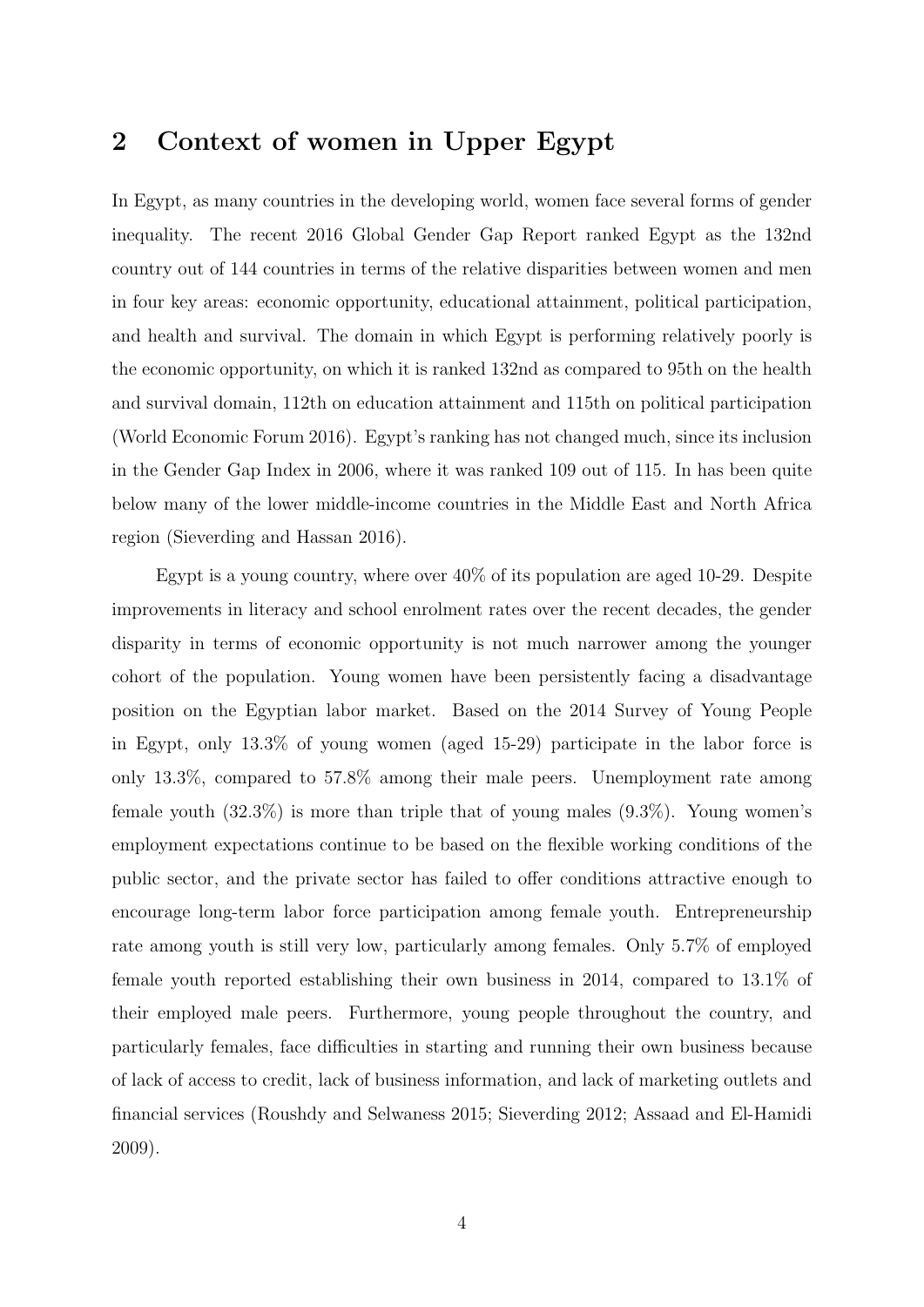The situation is the worst for young women in the rural settings of Upper Egypt, which is the most culturally conservative and traditional region of the country. It is one of those pockets of population in the MENA region where the vicious cycles of low education, early marriage, high fertility, and sever poverty still persist (Assaad and Roudi-Fahimi 2007). Upper Egypt is culturally distinguished relative to other parts of Egypt with regards to values and gender roles. This region is characterized by distinct patriarchal values which underscore the power of men over women, the influence of elders over youth and the prevalence of tribal feud (Hopkins and Saad, 2004). This cultural restrictions greatly limits young women's mobility, education attainment, economic opportunity, and participation in the public sphere, as the arrival of puberty decreases girls' access to friends and freedom to move around the community (Baldwin 2011; Sieverding and Elbadawy 2016). Only 13.5% of young women (aged 15-29) participate in the labor force in these conservative communities.[3](#page-4-0) They face the most challenging transition to work, when job opportunities are not ready available in the villages. Young women in rural Upper Egypt also stand out as the largest group of those who are left behind in education. Almost 22.6% of young women in rural Upper Egypt never attended school, as compared to only 7% among young men (Krafft 2015).[4](#page-4-1) In these rural communities, where employment in the non-agricultural private sector is very limited, both small enterprise development and the expansion of female-friendly employment in existing enterprises are essential for job creation and generating employment opportunities.

## 3 The intervention

#### 3.1 Background

NN program was launched by the Population Council-Egypt office in September 2011 with funds from USAID with the goal of enhancing young women's transition to work in the rural communities of Upper Egypt. The training activities of the program started

<span id="page-4-0"></span><sup>&</sup>lt;sup>3</sup>See Figure A1 for the trend of women labor force participation over the last two decades by region (to be included).

<span id="page-4-1"></span><sup>&</sup>lt;sup>4</sup>While in other regions of the countries, the rates of youth (13-34) who never been to school ranges between 3% and 8% among young men and 4-13% among young women.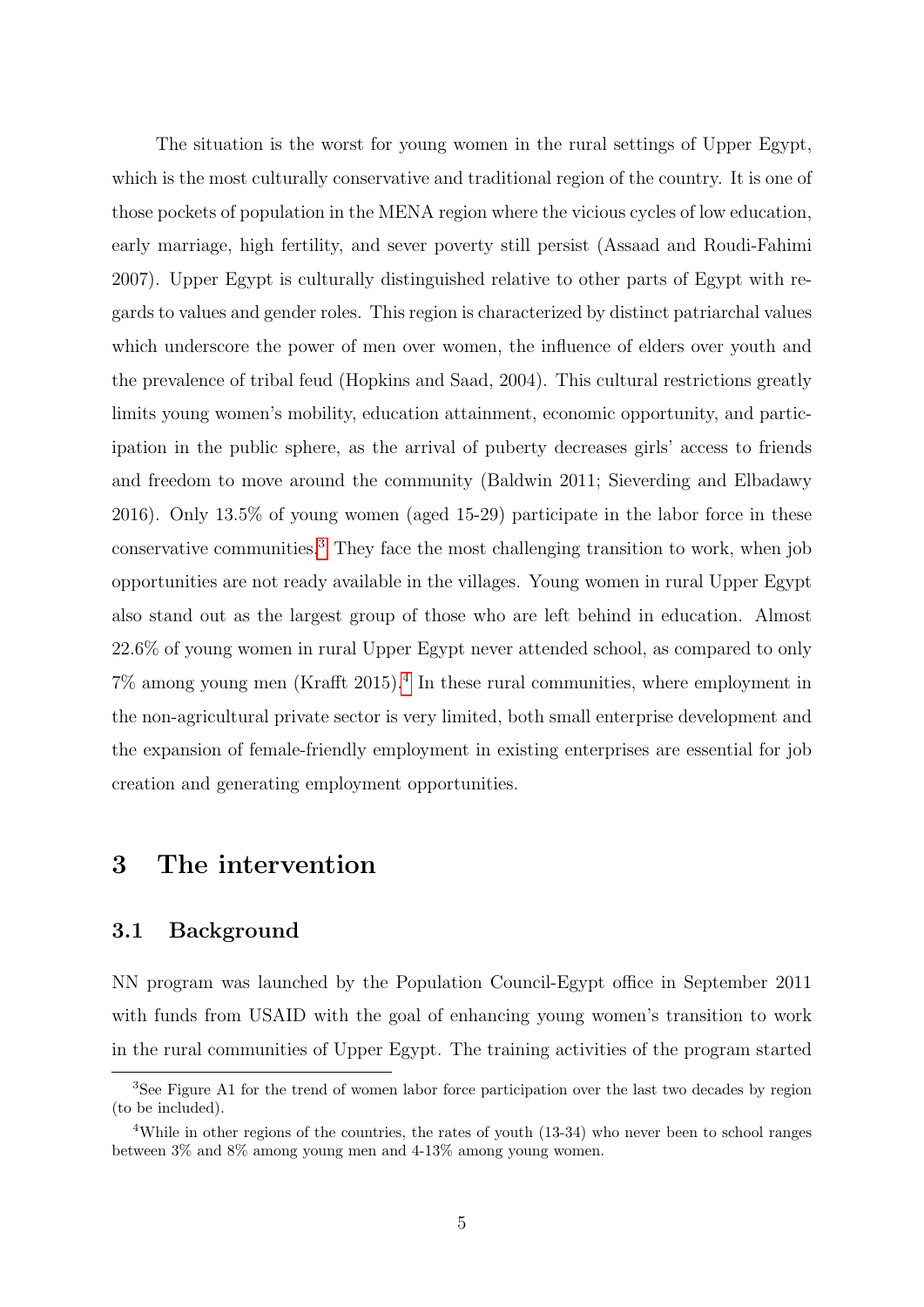in Jan. 2013 and continued till mid-2014.[5](#page-5-0) Neqdar targeted women in 30 villages in the Upper Egyptian governorates of Fayoum, Suhag, and Qena, and was implemented in partnership with three governorate-level NGOs and 30 village-level community development associations (CDAs). Each of the three NGOs overseed 10 CDAs. Unlike most of the existing women empowerment programs, which often focus on microfinance, the program aimed to empower young rural Upper Egyptian women economically through providing them with business and vocational skills and socially through providing them with life skills, and legal and civic rights education, while emphasizing the importance of involving the whole community members.

The NN project was designed to be implemented in 30 villages chosen a priori in Upper Egypt. Since the villages were not randomized, propensity score matching was used to select a group of 15 control villages that are comparable to the 30 villages. The control and intervention villages were matched in terms of village size, poverty level, education prevalence, and labor market-related variables. Using matching in control village selection is expected to make the selection as close to being random as possible, thereby alleviating the potential selection bias at the village-level.<sup>[6](#page-5-1)</sup> Table  $A#$  in the Appendix shows a comparison between the characteristics of treated and control villages drawn from the 2006 census of Egypt (TO BE INCLUDED). Figure  $A#$  in the Appendix shows common trends in the characteristics of treated and control villages using data from the 1986, 1996, and 2006 of the census (TO BE INCLUDED).

Following the preparatory phase, registration was open in the intervention villages at the local CDAs premises. The main eligibility criterion is to be a woman in the age range 16-29, who could read and write. Despite the large community outreach and advertising efforts conducted by the program staff before the project registration period, the number of women who registered and were eligible for the program was about the targeted number of women in each village. Hence, the women were not randomly selected for participation in the Neqdar program. Data was collected for all treated and a random

<span id="page-5-0"></span><sup>&</sup>lt;sup>5</sup>For more details on the program description, see Ramadan et al.  $(2014)$ . Figure 1 shows an overview of the timeline of the project activities.The preparatory activities included getting governmental approvals for implementing the program, village selection, CDAs selection, curriculum development, recruitment and TOT training of promoters and other project staff.

<span id="page-5-1"></span> ${}^{6}$ See Bifulco (2012), Arceneaux et al. (2006) and Aiken (1998) for a discussion on how the experimental and matching methods may lead similar results.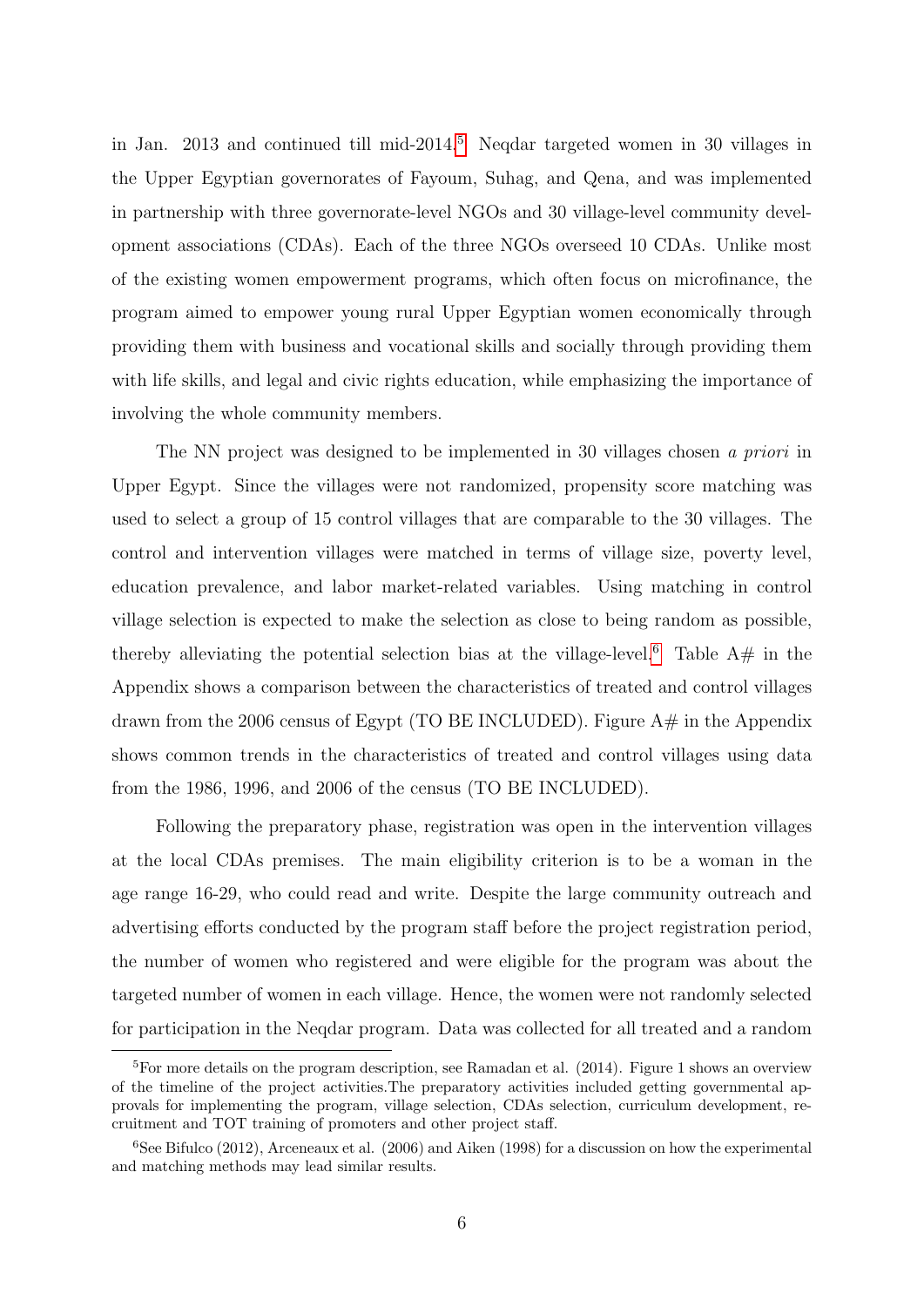sample of the untreated women in intervention villages.

### 3.2 Trainings

240 promoters (8 in each treated village), who are young educated women (with at least a secondary education), were recruited from the same local community to mentor, teach, coach, guide, as well as provide moral support to the program participants during the training period. Promoters also served as role model of women's achievements in areas where girls face many social and economic restrictions.

The training program consisted of three main training components: (I) Business skills training, (II) Vocational training, and (III) Life skills, legal rights and civic education. The business skills curriculum was delivered in 12 weeks, meeting three times a week for a two-hour session (i.e., a total of 72 hours). During the business training, beneficiaries started either directly searching for employment opportunities (while attending the program classes) or started preparing a market study, with guidance from promoters. The aim of the market study was to map existing local businesses and assess the potential for small businesses in which they are interested in setting up. Based on the market study, beneficiaries who are interested in starting their own business submitted their business plans and market assessments for their proposed projects, and accordingly their vocational training needs.

Vocational training started right after the business skills training. With the help of local training institutes and businesses, beneficiaries received a variety of training options including: accessory making, sewing, hair dressing, livestock raising, dairy- product making, perfume making, cleaning-supplies making, mobile repair and computer hard/software training, first aid/paramedic, and dessert/food catering services. Simultaneously, beneficiaries who were seeking employment were helped to apply for employment opportunities in various factories, shops, schools, and pharmacies, etc.

Concurrent with the vocational training and business startup or employment phase, beneficiaries attended life skills trainings (eight two-hour sessions), Health-awareness classes (four two-hour sessions), legal rights and civic engagement (two two-hour sessions). Parallel to the trainings, NGOs and CDAs staff made sure that all beneficiaries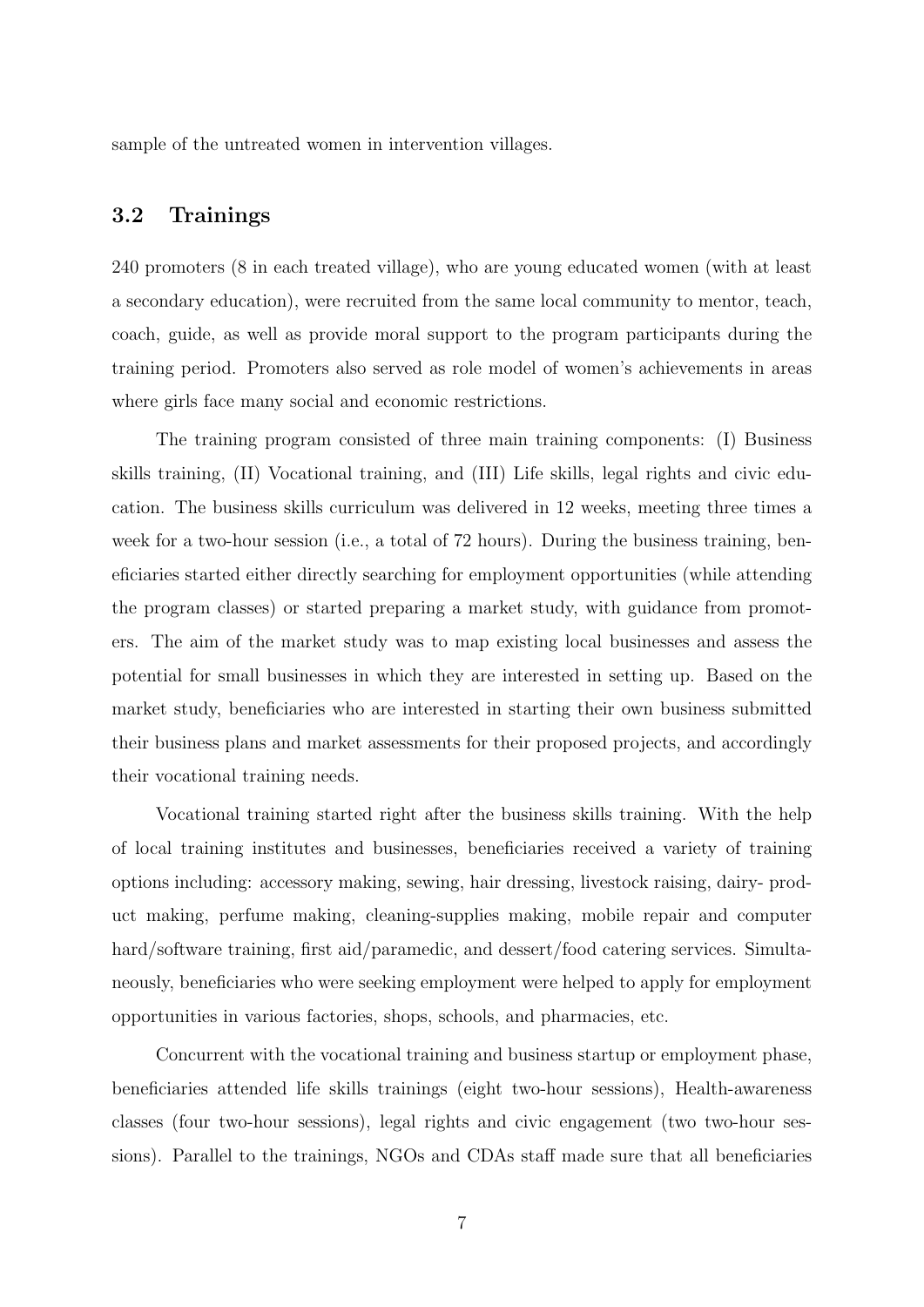had proper identification, since having proper identification is vital to apply for loans, formalize businesses, find employment, vote, etc.<sup>[7](#page-7-0)</sup> CDAs staff also helped beneficiaries open their own saving accounts at local post offices and banks.

#### 3.3 Data collection and outcome variables

The NN implementation started before securing sufficient funds for a baseline impact evaluation survey. Accordingly, when funds got available, the Population Council contracted an external independent entity (the Egyptian Demographic Association (EDA)) to conduct a late-basline or a midline survey as well as an endline survey to access the impact of the program (Ramadan et al. 2014). The midline survey was conducted in December 2013/January 2014 and an end-line survey in November/December 2014. Before the mid-line survey, the business skills classes were almost completed, and the vocational training was just starting. The life skills, legal rights, and civic engagement trainings and community awareness events were still to be implemented following the mid-line evaluation. Hence, following the midline data collection, many changes were expected to occur to the program participants' outcomes.[8](#page-7-1)

The midline and endline surveys collected detailed information on women's household economic conditions, access to public services, ownership of durables and agricultural land, as well as individual information on age, marital status, education, work information and parents' education. More importantly, the surveys included questions on work and financial independence, business and marketing knowledge, participation in decisionmaking, and gender roles (including views on women's work, women's rights and gender equality).

We investigate the effect of the program on labor market outcomes, women's economic aspirations, and social empowerment. Labor market outcomes are estimated by (1) Income generating activity: which is measured by a dummy variable on whether a women was involved in any economic activity with the goal of generating income over

<span id="page-7-1"></span><span id="page-7-0"></span><sup>7</sup>A total of 402 beneficiaries were helped to get their national ID cards

<sup>&</sup>lt;sup>8</sup>Although an interim survey results, compared to that of a baseline, could underestimate the effects of the program, we yet believe that by comparing the results of the mid-line and the end-line surveys, we should still be able to capture a significant share of the effect of the program on women's economic and social outcomes.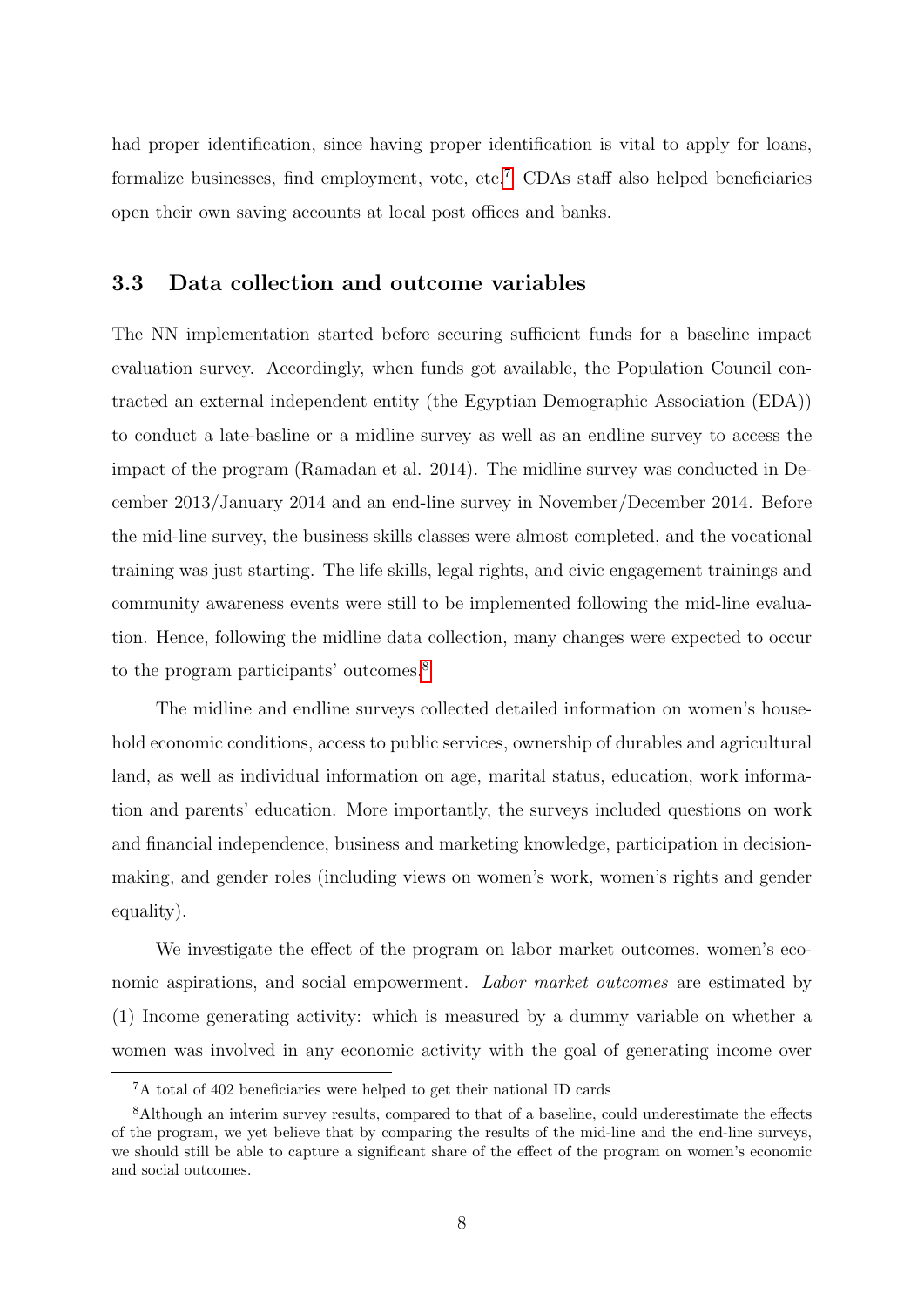the three months prior to the survey. (2) Waged employment: which is measured by a dummy variable that takes the value 1 if the woman currently works for wage, and zero otherwise, (3) Self-employment: which is a dummy variable that takes the value 1 if the woman is currently self employed, and 0 otherwise. (4) Business knowledge index: is a scale from 0 to 1 based on an unweighted index of 6 items that capture women's business knowledge. Table ?? in the Appendix displays the individual components of the scale.

Economic aspirations are estimated by women's economic goals for the future. Women are asked about whether they have plans (1) to set up/continue a project, and/or (2) to get wage employment. Each of the two items is a dummy variable that takes the value 1 if the woman has the plan in mind, and zero otherwise. The two items are not mutually exclusive (i.e., individuals can choose more than one item ), so each item is considered a separate question on its own.

Social empowerment is estimated using two indexes<sup>[9](#page-8-0)</sup>: (1) Gender equality index (GEI): Women were given different statements about the role of women and asked if they agree to each statement. Table ?? shows the statements. a scale that ranges from 0 to 1 based on the unweighted average of these statements is calculated where 0 is the lowest in terms of perception toward gender equality, and 1 is the highest. (2) Decision making index (DMI): Women are asked whether within the family they usually have the final say in making different decisions (See Table ??). Unweighted average of these items is calculated and then an index that ranges from 0 to 1 is calculated where 0 is the lowest in terms of intra-household decision making, and 1 is the highest.

#### 3.4 Sample size, attrition, and descriptives

Among the 7,028 women who were interviewed in the first round of the survey and for whom we have complete information about background characteristics, labor market outcomes, and social outcomes [4,273 treated, 1,523 untreated, and 1,232 in control villages], 5,704 women (3,483 treated, 1,225 untreated, and 996 in control villages), were tracked in the endline survey, corresponding to a tracking rate of 81%. Table ?? shows a comparison in observable characteristics between the group that remained across the two waves and

<span id="page-8-0"></span><sup>9</sup>For more information on women's social empowerment measures, see: Tuccio and Wahba (2015).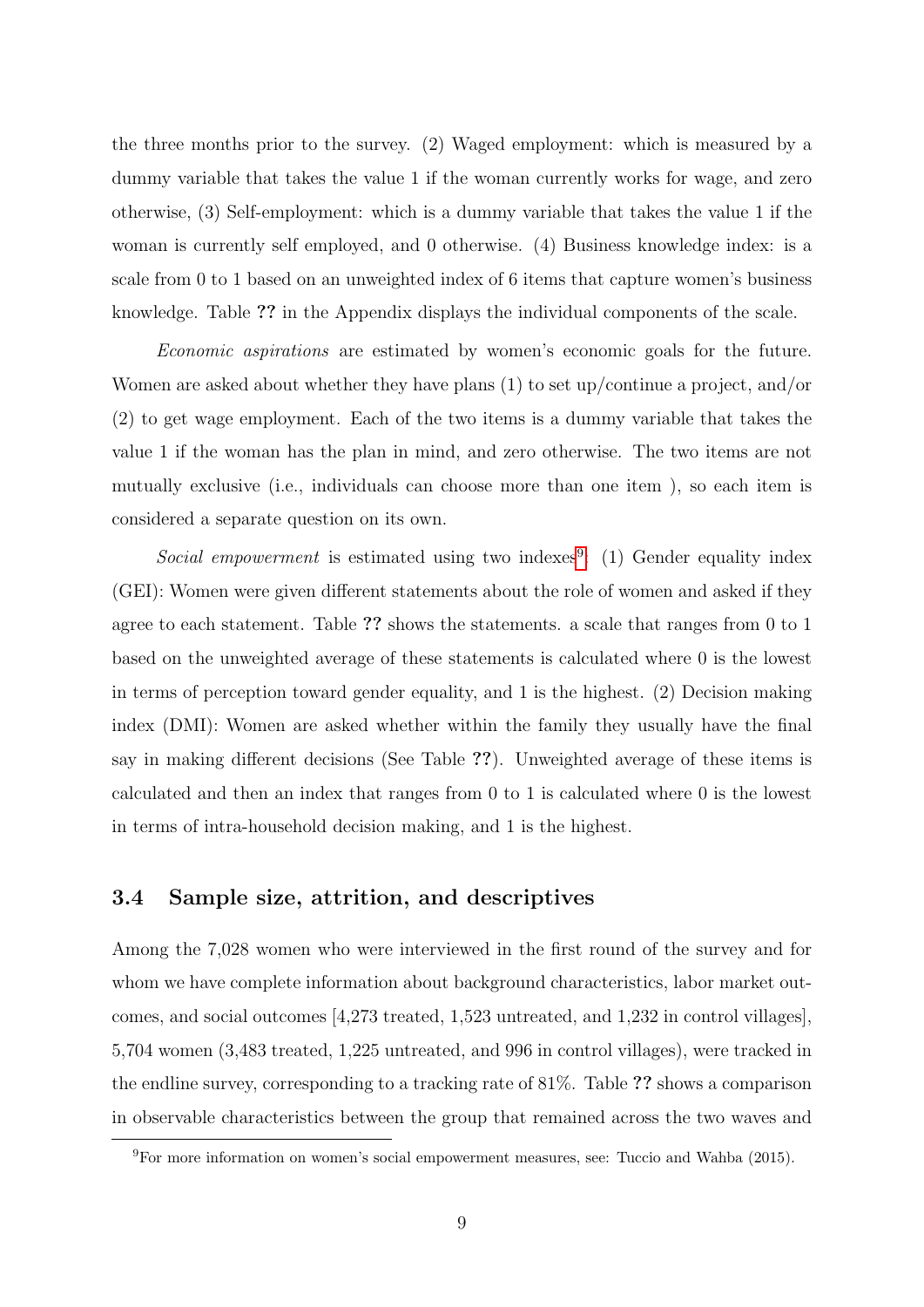the group that dropped in the second wave. Although some differences exist in observable (and outcome) characteristics between the two groups, attrition does not seem to be driven by the treatment status.<sup>[10](#page-9-0)</sup>

The analysis in this paper is limited to the balanced sample of 5,704 women whom completely filled both midline and endline surveys and have complete information on all relevant variables.<sup>[11](#page-9-1)</sup> Table ?? shows descriptive statistics of the three groups from the midline survey. The table shows clear significant differences between the treated group and both untreated and control groups. Treated women are less likely to be married and have children, more likely to be working, and have on average lower level of mental health, and less conservative attitudes towards gender roles. However, normalized differences are below the rule of thumb of 0.25 (Imbens and Wooldridge 2009).<sup>[12](#page-9-2)</sup> (Detailed comments on this table will be included).

## 4 Empirical Strategy

To evaluate the impact of the intervention while accounting for unobserved heterogeneity of individuals, we use difference-in-difference approach (DD) in evaluating the impact. The design of the intervention enables to estimate the impact of the program and the spillover effect in one single equation. We evaluate the impacts of the NN program on several outcomes for treated and untreated groups compared to the control group. For this purpose, we estimate the following DD specification:

$$
Y_{it} = \alpha + \beta_1 T_{it} + \beta_2 U_{it} + \beta_3 W_t + \beta_4 [T_{it} * W_t] + \beta_5 [U_{it} * W_t] + \beta_6 X_{it} + \varepsilon_{it} \tag{1}
$$

where  $Y_{it}$  is the outcome of woman i at time t,  $T_{it}$  is a dummy variable that takes the value one if the respondent is treated and zero otherwise,  $U_{it}$  is a dummy variable that takes the value one if the respondent is untreated and zero otherwise,  $W_t$  is a dummy

<span id="page-9-0"></span> $10$ We repeated all the analyses after accounting for non-random attrition using inverse probability weights (see Wooldridge 2002). This gives similar results (Tables TO BE SHOWN IN THE APPENDIX). Probit estimates of the attrition will be also shown

<span id="page-9-1"></span><sup>11</sup>A different sample size with different subsets of variables was investigated for robustness checks and yielded similar results. More analysis will be added regarding this in later versions of the paper.

<span id="page-9-2"></span><sup>&</sup>lt;sup>12</sup>Table ?? shows the descriptive statistics for the whole sample of  $7,028$  women.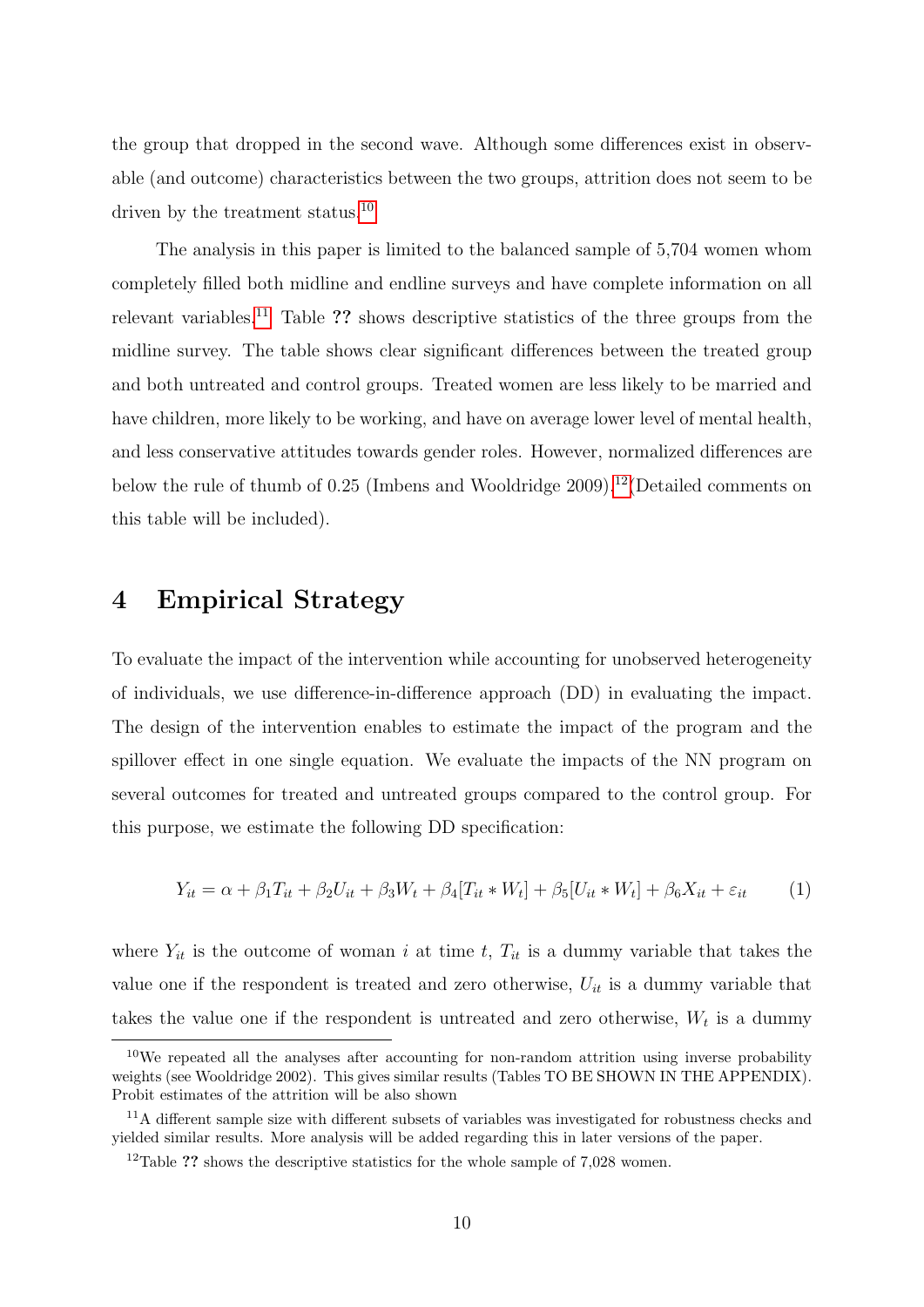variable that takes the value one if the observation is from the second wave of the study (at the follow-up) and zero otherwise, the parameter  $\beta_4$  for the interaction between  $T_{it}$ and  $W_t$  is our measure of change in treated women's outcomes compared to that of women in control group,  $\beta_5$  captures the change in the outcome for untreated women compared to control group and therefore provides an estimate of the spillover effect within NN villages,  $X_{it}$  is a set of controls which include age, a dummy for being married, a dummy for having children, education, father?s education, household size, household wealth, and region fixed effects, and  $\varepsilon_{it}$  is a time-varying error term.

To account for the selective nature of the intervention, we also combine DD with propensity score matching (PSM). A combination of DD and PSM allows us to circumvent the self-selection problem by drawing on the assumption that, conditional on observable characteristics of women, unobservable characteristics that might affect self-selection into the program and subsequent changes in outcomes are similar between treated and control groups.

To illustrate the approach, which combines DD and PSM, let  $T = 1$  if a woman is treated and  $T = 0$  if he is in the control group. The outcome of being treated by the NN program and the counterfactual outcome at time t can be denoted by  $(Y_t^T, Y_t^C)$ . The gain from treatment is  $(Y_t^T - Y_t^C)$ , and we are interested in estimating the average effect of treatment on the treated (ATT),  $(Y_t^T - Y_t^C | T = 1)$ . The inability to observe the counterfactual outcome for treated women prevents us from directly estimating the ATT. Using data from midline and endline, we control for the individual fixed effects. With  $(t = 0)$  denoting the midline and  $(t = 1)$  denoting the endline, we can re-write the standard DD estimator as:

$$
DD = E(Y_1^T - Y_0^T | T = 1) - E(Y_1^C - Y_0^C | T = 0) = E(Y_1^T - Y_1^C | T = 1) + B_1 - B_0 \tag{2}
$$

where  $B_t$  is the selection bias in period t and  $B_t = E(Y_t^C | T = 1) - E(Y_t^C | T = 0)$ . If the initial individual characteristics that affect subsequent changes to the outcome variables are distributed differently between the treatment and the control groups, the condition  $B_1 = B_0$  will not hold. To allow for this situation, we use PSM to balance these variables. The assumption underlying PSM is that, conditional on observable character-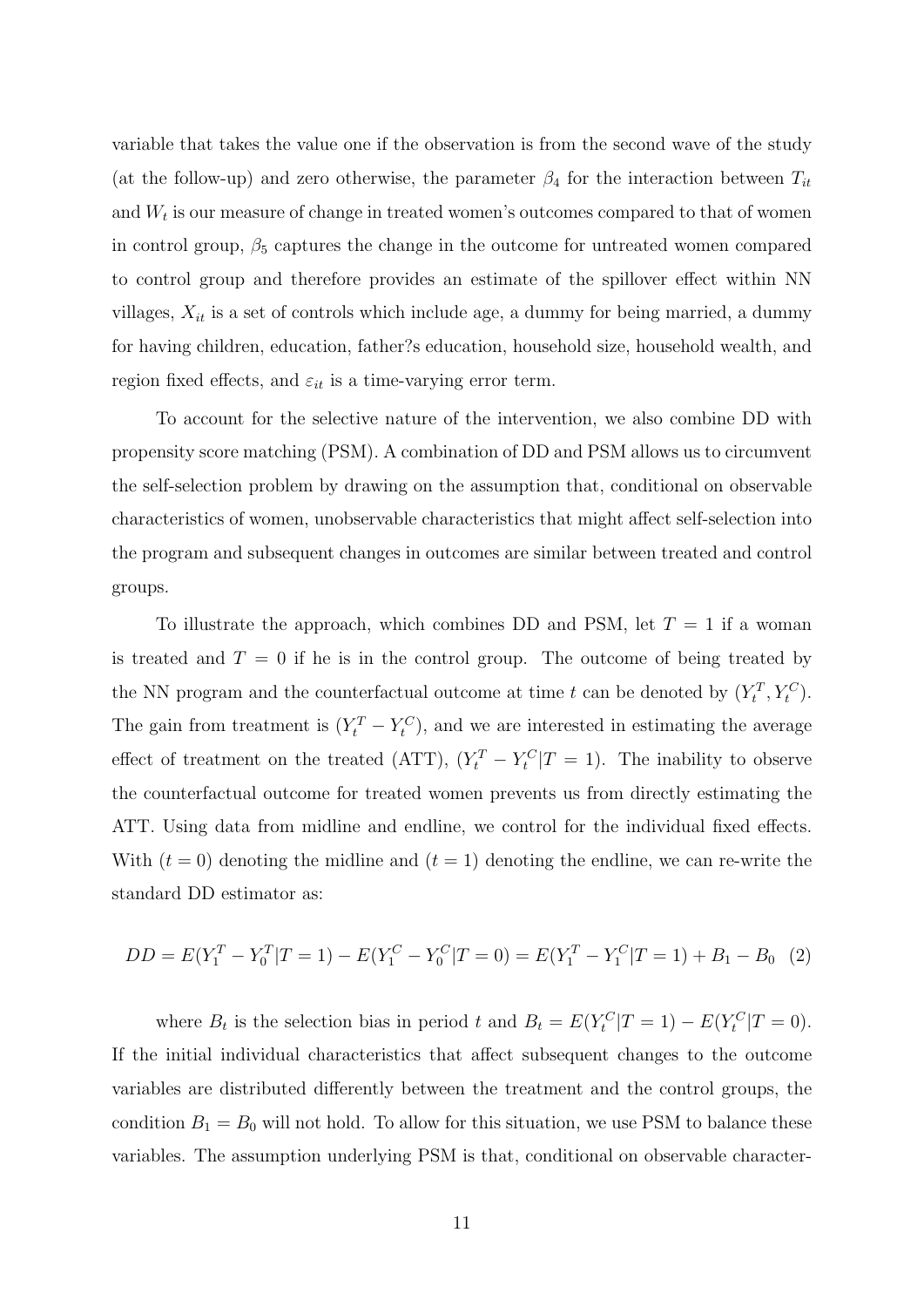istics, changes in outcome variables, if untreated, are independent of actual treatment,  $[(Y_1^C - Y_0^C) \perp T | X]$ . This assumption implies  $[(Y_1^C - Y_0^C) \perp T | P(X)]$  where  $P(X)$  is the propensity score defined as  $P(X) = Prob(T = 1|X)$ . This justifies balancing on  $P(X)$  to remove selection bias based on X. Note that this only addresses time-varying selection bias based on observables; a bias will remain if there are any time-varying factors correlated with the changes in counterfactual outcomes (see Rosaenbaum and Rubin 1983; Chen et al. 2009). In the empirical estimations we use a PS-weighted regression method propsed by Hirano et al. (2003) which produces an estimate of the ATT as the parameter in a weighted least square regression of the form:  $Y_{it} - Y_{i,t-1} = \alpha + \beta T_i + u_i$  where  $E(u_i | T_i) = 0$ , and the weights equal one for treated observations and  $\hat{P}(X)/[(1 - [\hat{P}(X)]$  for control observations. We use various methods for assuring balance on  $P(X)$ . One method is to limit comparisons to a trimmed sub-sample with sufficient overlap in propensity scores (Crump et al. 2007). This trimming method minimizes the variance of the estimated ATT under homoscadasticity.

As a robustness check we also estimate the coefficients applying regular propensity score matching techniques (Heckman 1997; 1998) using the nonparametric kernel matching in which all the non-participants are used as controls and weights are assigned according to a kernel function of the predicted propensity score so that we assure valid bootstrapped standard errors (Chen et al. 2009)

## 5 Data analyses

Table ?? shows the simple DD estimates from Equation (1). The table shows a significant increase in the labor market outcomes of the treated group relative to the control group. To benchmark the magnitude of the effects we report the effects in percentage of the treated group mean in the midline period. The probability to be involved in an income generating activity witnessed an increase of 33% between the midline and endline periods for the treated women relative to women in the control group. Most of the change comes from self-employment which witnessed an increase of 87% for the treated women relative to control, while waged employment was not affected by the treatment. Although the midline survey started after most women finished the business skills component,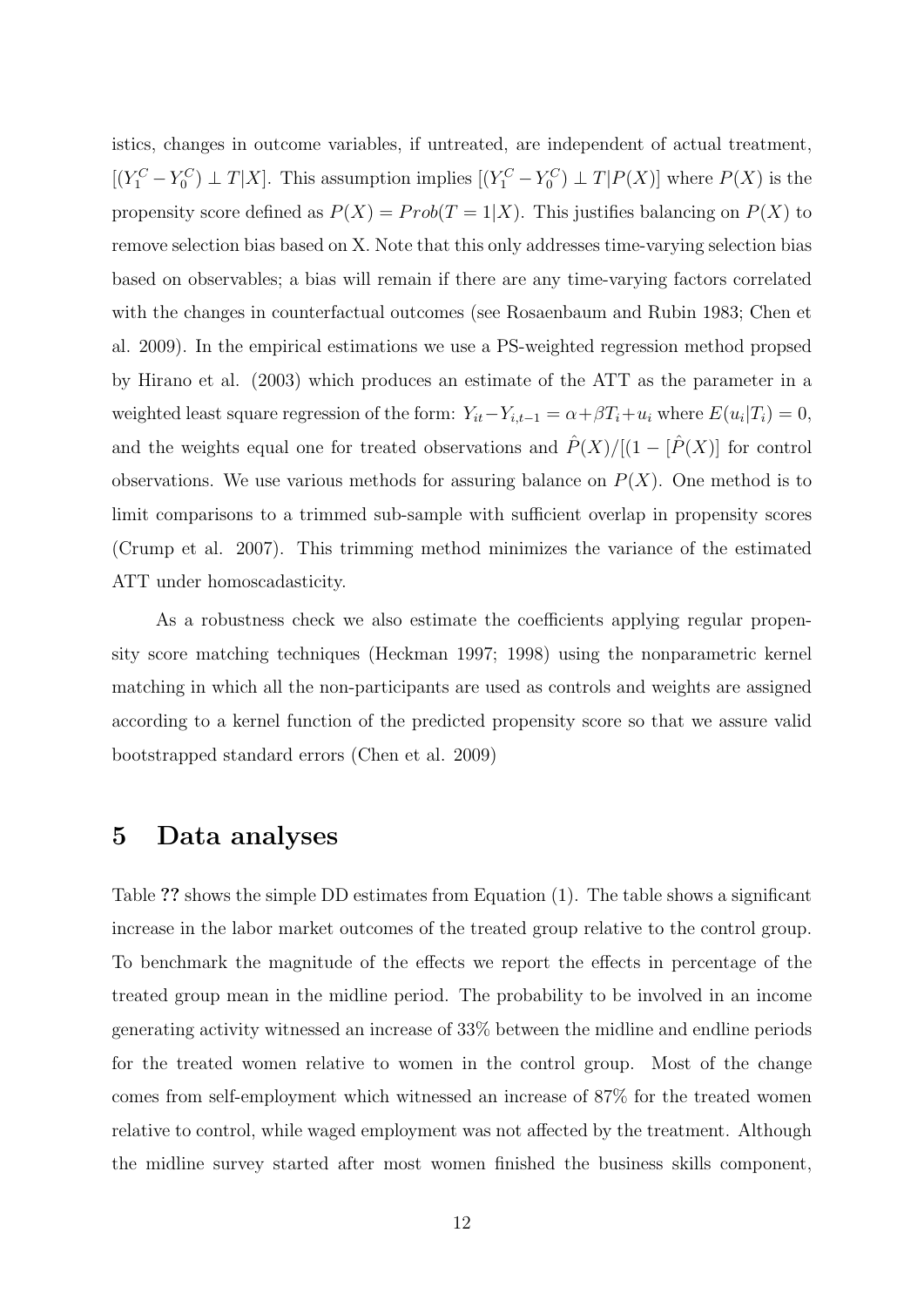business knowledge showed a significant increase of 15% for the treated women.The table further shows that the share of women who plan to set up their own businesses increased significantly by 36%. Social empowerment aspects of GEI and DMI witnessed no change. Comparing the change in outcomes between the untreated and control groups, the table shows no evidence of spillover effects.

to better understand the pattern of the change for the business knowledge index, GEI, and DMI, Table  $A#$  in the Appendix runs the analyses for each individual components of the indexes.

Table ?? shows the coefficients of the propensity score estimates using PS-weighted approach and Kernel PSM for both untrimmed and trimmed samples. Panel A shows the main effect of comparing treated group to the control group and Panel B shows the spill-over effect comparing the untreated to control group. Table ?? n the Appendix shows the probit estimates used for calculating the propensity score.

Table ?? examines the extent of heterogeneity of the program impact with respect to the midline characteristics of education, marriage, and wealth. The table also reports the heterogeneity with respect to midline levels of social empowerment measures of GEI and DMI. Highly educated and married women are more likely to be involved in income generating activities and be self-employed. Low educated are more likely to gain business knowledge. Women from poorer families are more likely to benefit from the intervention. The table further shows that if a woman has a higher level of social empowerment in the midline period, she is more likely to benefit from the program.

## 6 Conclusion

Women in several developing countries face enormous challenges due to lack of economic and social empowerment. This paper investigated to what extent relaxing the human capital constraint for women could enhance their empowerment perspectives. Evaluating a large-scale female empowerment intervention in Upper Egypt where women were offered an extensive vocational, business, and life skills training shows that labor market outcomes of women improved. However, no significant impact on their social empower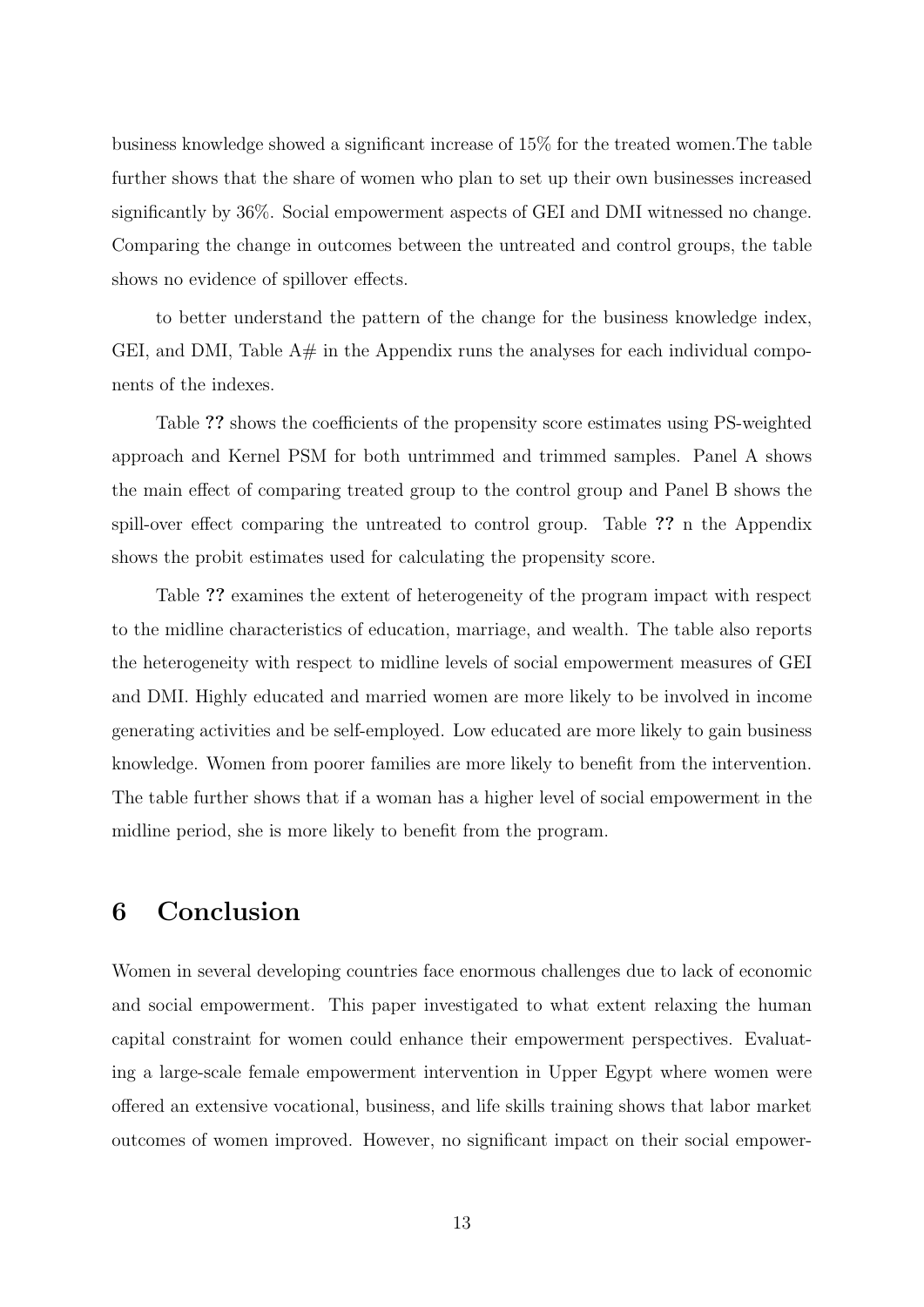ment measured by their decision making and gender equality attitudes was found. The findings of the paper show that while these interventions could help women achieve economic empowerment, binding constraints arising from social norms could still hinder social empowerment.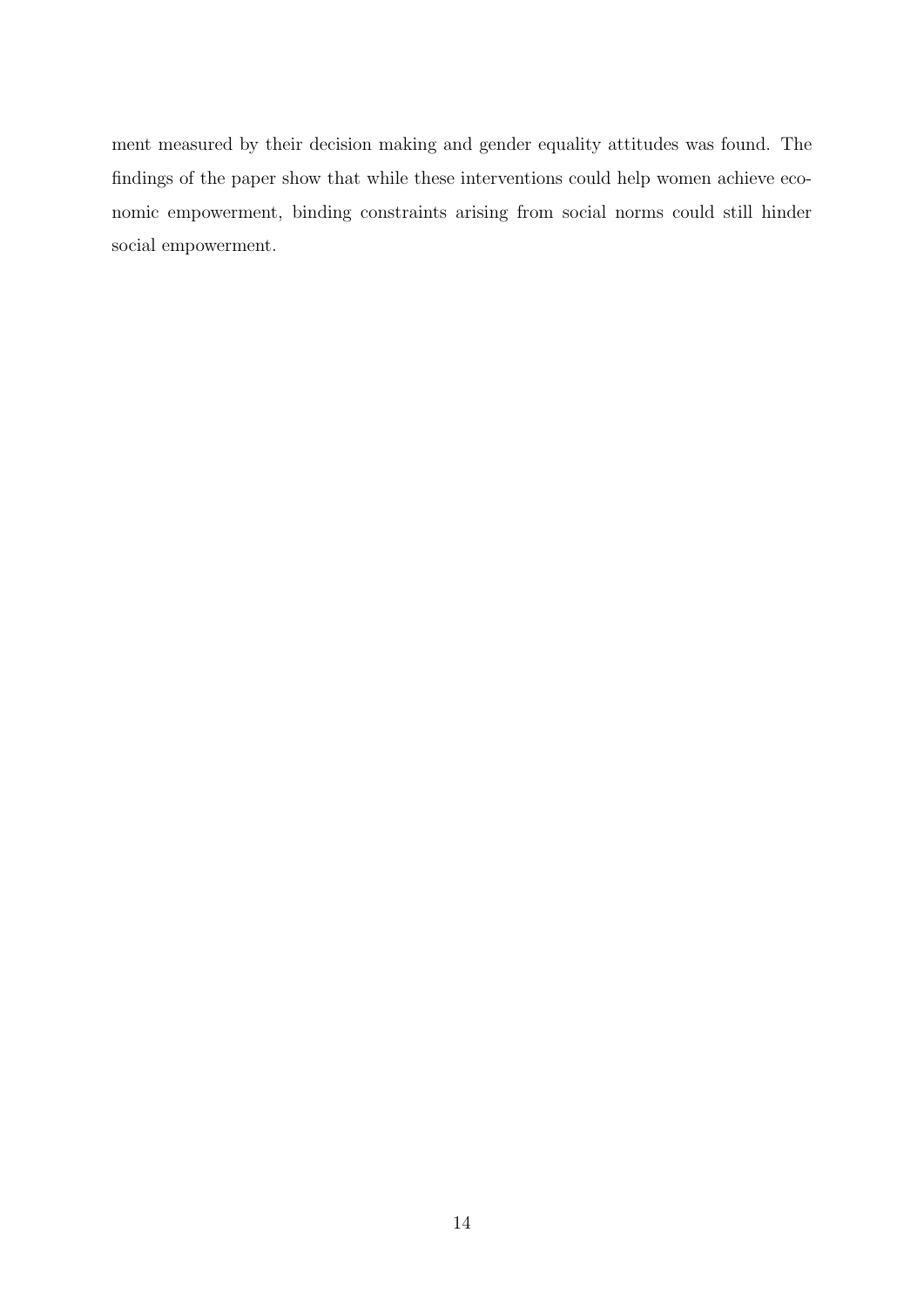## References

- Aiken, L. S., West, S. G., Schwalm, D. E., Carroll, J., and Hsuing, S. 1998. Comparison of a randomized and two quasi-experimental designs in a single outcome evaluation: Efficacy of a university-level remedial writing program. Evaluation Review, 22, 207-244.
- Amer, M. 2012. ?Active Labor Market Policies: Mapping of Existing Initiatives in Egypt.? AFD/World Bank.
- Angel-Urdinola, D., A. Semlali, and S. Brodmann. 2010. ?Non-Public Provision of Active Labor Market Programs in Arab Mediterranean Countries: an Inventory of Youth Programs.? SP Discussion Paper no. 1005. The World Bank.
- Arceneaux, K., Gerber, A. S., and Green, D. P. 2006. "Comparing Experimental and Matching Methods Using a Large-Scale Voter Mobilization Experiment," Political Analysis, 14, 37-62.
- Ashraf, N., Karlan, D., and Yin, W. (2010). Female empowerment: Impact of a commitment savings product in the Philippines. World development, 38(3), 333-344.
- Assaad, R., H. Nazier and R. Ramadan.2014. Individual and households determinants of women empowerment: application to the case of Egypt. ERF working paper No. 867.
- Bandiera, Oriana, Robin Burgess, Narayan Das, Selim Gulesci, Imran Rasul, and Munshi Sulaiman. "Labor markets and poverty in village economies." The Quarterly Journal of Economics (2016).
- Baldwin, W. (2011). Creating ?safe spaces? for adolescent girls: promoting healthy, safe, and productive transitions to adulthood. Brief No. 39. New York: Population Council.
- Bifulco, R. 2012. ?Can Nonexperimental Methods Replicate Random Assignment?? Journal of Policy Analysis and Management, Vol. 00, No. 00, 1?23.
- Chen, S., Mu, R., and Ravallion, M. (2009). Are there lasting impacts of aid to poor areas?. Journal of public economics, 93(3), 512-528.
- Dehejia, R. H., and Wahba, S. (2002). Propensity score-matching methods for nonexperimental causal studies. Review of Economics and statistics, 84(1), 151-161.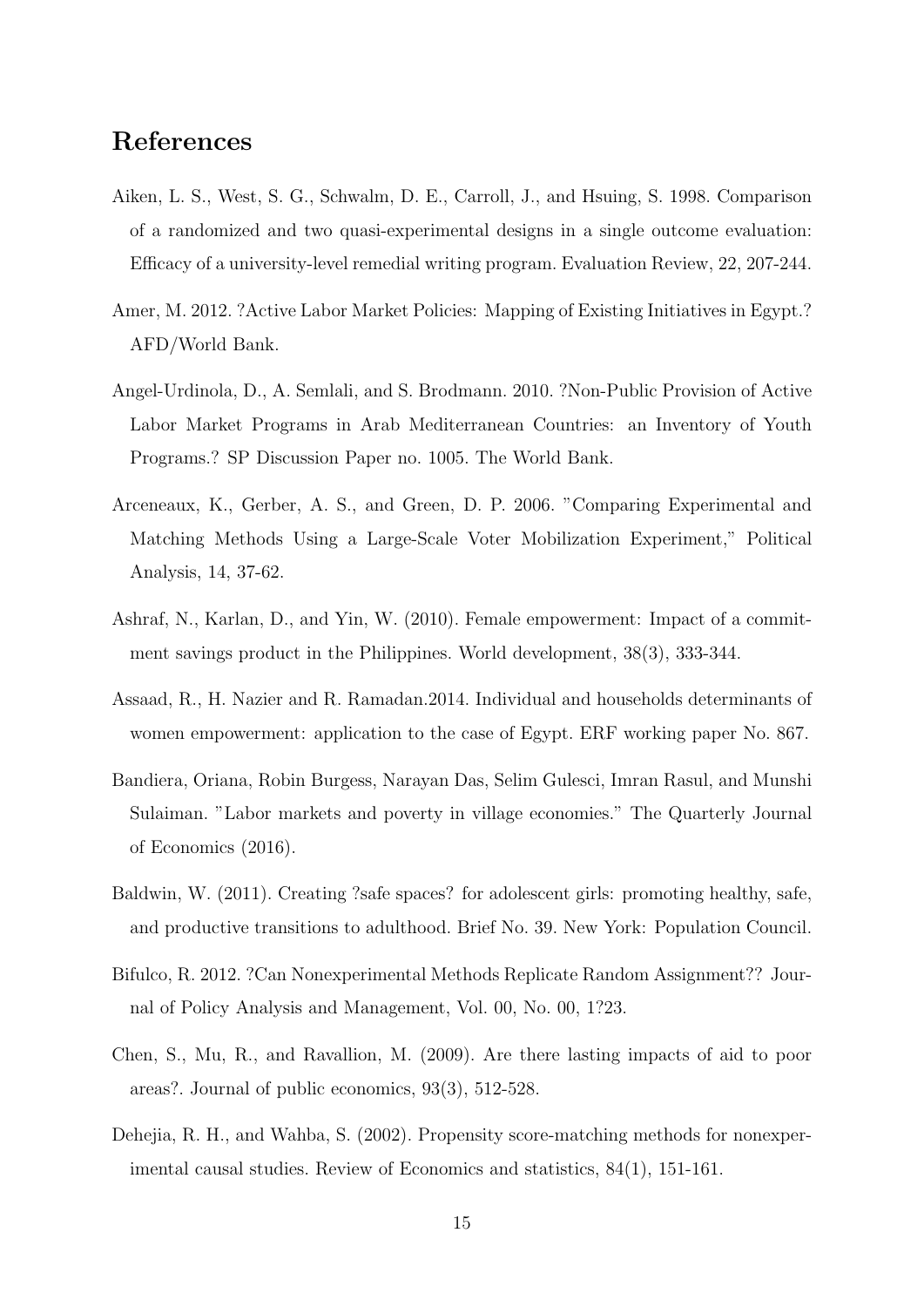- De Mel, S., McKenzie, D., and Woodruff, C. (2008). Returns to capital in microenterprises: evidence from a field experiment. The Quarterly Journal of Economics, 1329- 1372.
- Duflo, E. (2003). Grandmothers and granddaughters: Old age pension and intrahousehold allocation in South Africa. World Bank Economic Review, 17(1), 1?25.
- Field, E., Jayachandran, S., and Pande, R. (2010). Do traditional institutions constrain female entrepreneurship? A field experiment on business training in India. The American Economic Review, 100(2), 125-129.
- Groh, M., Krishnan, N., McKenzie, D., and Vishwanath, T. (2016). Do Wage Subsidies Provide a Stepping-Stone to Employment for Recent College Graduates? Evidence from a Randomized Experiment in Jordan. Review of Economics and Statistics, 98(3), 488-502.
- Groh, M., Krishnan, N., McKenzie, D., and Vishwanath, T. (2016). The impact of soft skills training on female youth employment: evidence from a randomized experiment in Jordan. IZA Journal of Labor and Development, 5(1), 9.
- Heckman, J. J., Ichimura, H., and Todd, P. E. (1997). Matching as an econometric evaluation estimator: Evidence from evaluating a job training programme. The review of economic studies, 64(4), 605-654.
- Heckman, J., Ichimura, H., Smith, J., and Todd, P. (1998). Characterizing selection bias using experimental data (No. w6699). National bureau of economic research.
- Heckman, James J., and Petra E. Todd. "A note on adapting propensity score matching and selection models to choice based samples." The econometrics journal 12.s1 (2009): S230-S234.
- Hirano, K., Imbens, G. W., and Ridder, G. (2003). Efficient estimation of average treatment effects using the estimated propensity score. Econometrica, 71(4), 1161-1189.
- Ichino, Andrea, Fabrizia Mealli, and Tommaso Nannicini. "From temporary help jobs to permanent employment: What can we learn from matching estimators and their sensitivity?." Journal of Applied Econometrics 23.3 (2008): 305-327.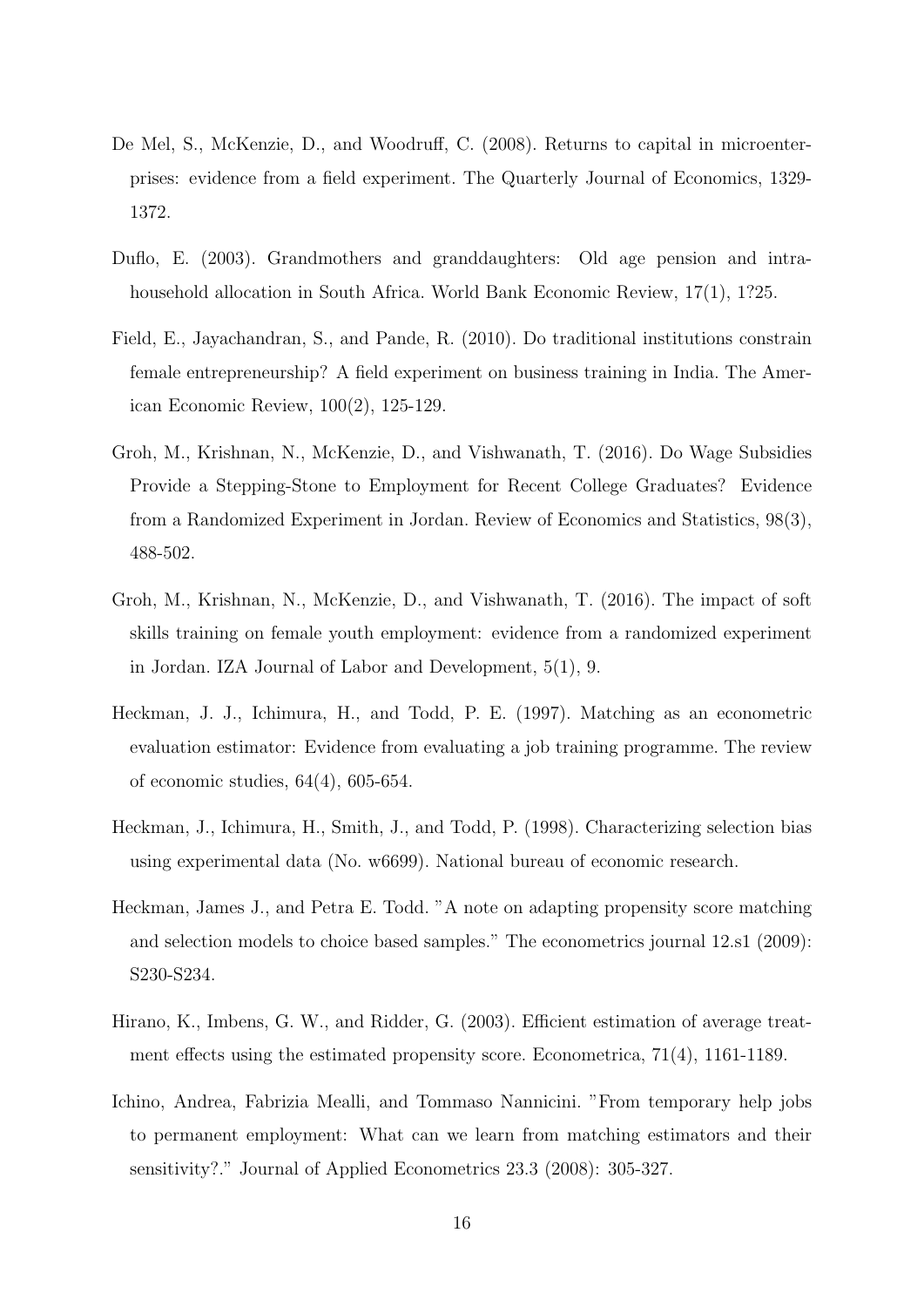- Imbens.G.W and J.M.wooldridge (2009) Recent Developments in the Econometrics of Program Evaluation, Journal of Economic Literature 47: 5-86.
- Jensen, R. (2012). Do labor market opportunities affect young women's work and family decisions? Experimental evidence from India. The Quarterly Journal of Economics, 127(2), 753-792.
- Karlan, D., and Valdivia, M. (2011). Teaching entrepreneurship: Impact of business training on microfinance clients and institutions. Review of Economics and Statistics, 93(2), 510-527.
- Lavy, V. (2006). From forced busing to free choice in public schools: quasi-experimental evidence of individual and general effects. National Bureau of Economic Research No.11969.
- Majlesi, K., 2016. Labor market opportunities and women's decision making power within households. Journal of Development Economics, 119, pp.34-47.
- Ramadan N., Abdel-Tawab N., El Sayed K., and Roushdy R. (2014). Enhancing livelihood opportunities for young women in rural upper Egypt: the Neqdar Nesharek program. Cairo: Population Council.
- Roushdy, R. and Maia S. (2015). Panel Survey of Young People in Egypt (SYPE) 2014: Generating Evidence for Policy, Programs, and Research. Cairo: Population Council. Thomas, D. (1994). Like father, like son; like mother, like daughter: Parental resources and child health. Journal of Human Resources, 29(4), 950?989.
- Sieverding, M. and A. Elbadawy. 2016. Empowering Adolescent Girls in Socially Conservative Settings. Studies in Family Planning, 47(2).
- Thomas, D., and Strauss, J. (1995). Human resources: Empirical models of household decisions. In Behrman J.R., and T. N. Srinivasan (Eds.), Handbook of Development Economics. Vol. IIIA, 1885-2023.
- Tuccio, M. and Wahba, J., 2015. Can I have permission to leave the house? Return migration and the transfer of gender norms.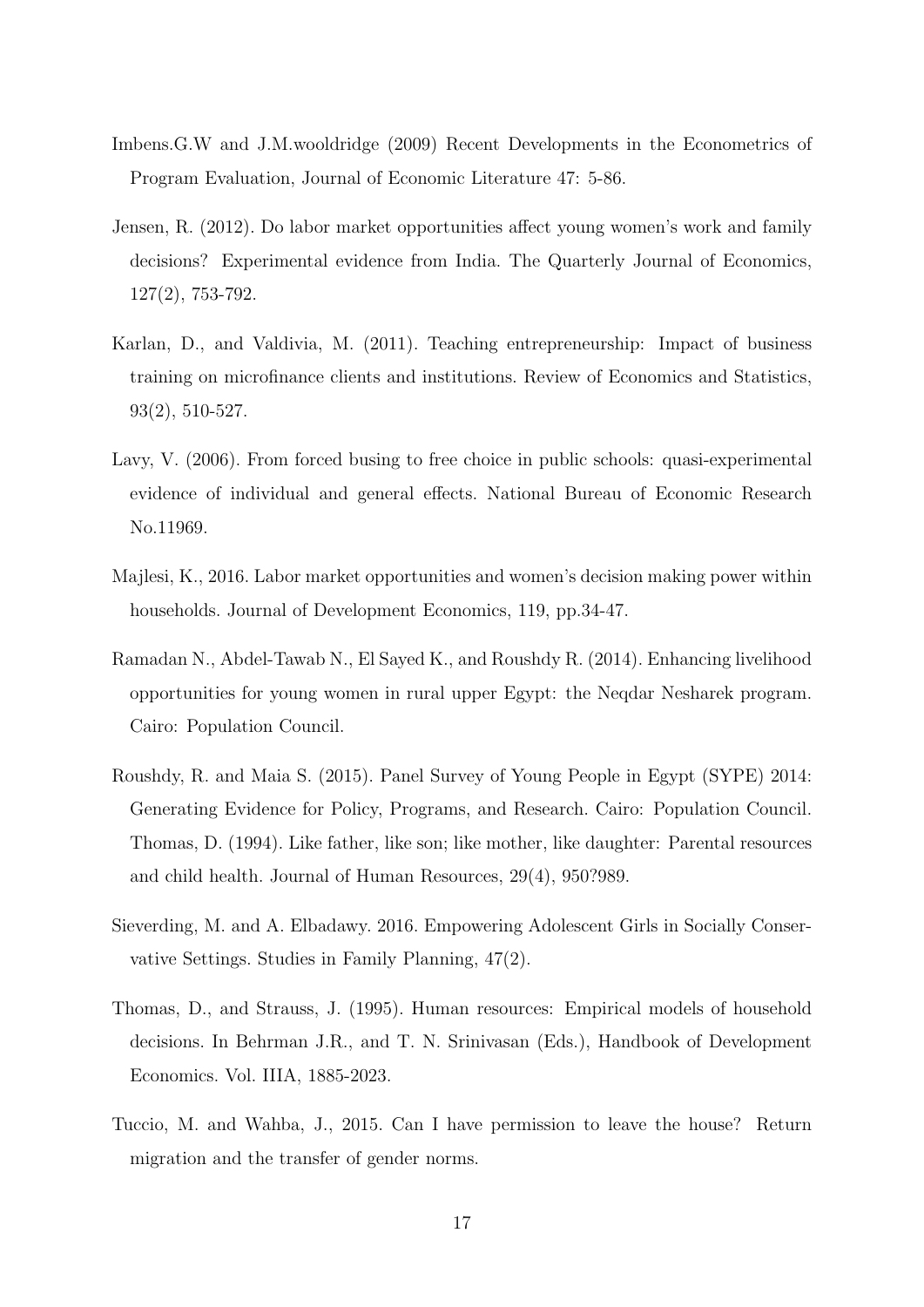Wooldrige. J. M. (2002) Econometric Analysis of Cross Section and Panel Data, MIT Press: Cambridge MA.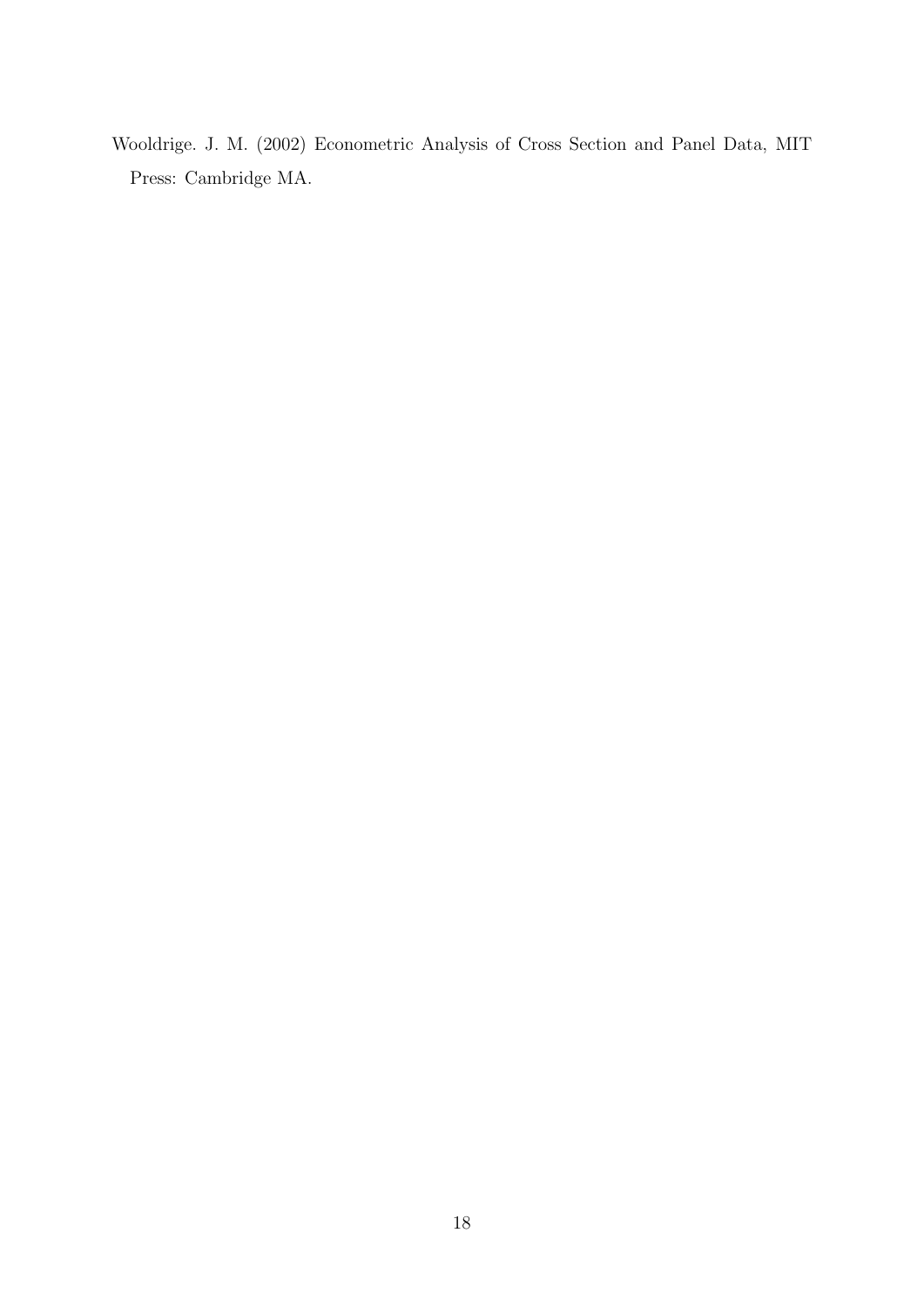|                                                                                                                                                                                             |         | $\mathcal{L}$ | $\widehat{S}$    | $\left( 4\right)$ | $\widetilde{5}$  | $\odot$         | $(\overline{z})$ | $\circled{s}$   | $\odot$                          |
|---------------------------------------------------------------------------------------------------------------------------------------------------------------------------------------------|---------|---------------|------------------|-------------------|------------------|-----------------|------------------|-----------------|----------------------------------|
|                                                                                                                                                                                             | NN vil  | lages         | Control villages | P value           | Normalized diff. | ${\bf P}$ value | Normalized diff  | ${\bf P}$ value | Normalized diff.                 |
|                                                                                                                                                                                             | Treated | Jntreated     |                  | $(1) = (2)$       | $(1)$ and $(2)$  | $(1) = (3)$     | $(1)$ and $(3)$  | $(2)=(3)$       | $(2)$ and $(3)$                  |
|                                                                                                                                                                                             |         |               |                  |                   |                  |                 |                  |                 |                                  |
| Women empowerment                                                                                                                                                                           |         |               |                  |                   |                  |                 |                  |                 |                                  |
| Income generating activity                                                                                                                                                                  | 0.134   | 0.060         | 0.062            | $0.000$           | 0.059            | 0.000           | 0.062            | 0.928           | $-0.001$                         |
| Waged work                                                                                                                                                                                  | 0.079   | 0.030         | 0.039            | 0.000             | 0.052            | 0.000           | 0.046            | 0.256           | $-0.008$                         |
| Self-employment                                                                                                                                                                             | 0.034   | 0.012         | 0.007            | 0.001             | 0.030            | 0.000           | 0.040            | 0.079           | $0.005\,$                        |
| Business knowledge index                                                                                                                                                                    | 0.476   | 0.256         | 0.338            | 0.000             | 0.165            | 0.000           | 0.120            | 0.000           |                                  |
| Wishes to set up/continue a project                                                                                                                                                         | 0.270   | 0.078         | 0.078            | 0.000             | 0.109            |                 | 0.118            | 0.978           | $-0.053$<br>$-0.000$<br>$-0.023$ |
| Wishes to get employed                                                                                                                                                                      | 0.295   | 0.214         | 0.261            | 0.000             | 0.046            | 0.016           | 0.021            | 0.004           |                                  |
| Gender equality index                                                                                                                                                                       | 0.601   | 0.573         | 0.576            | $0.005\,$         | 0.040            | 0.000           | 0.038            | 0.508           | $-0.004$                         |
| Decision making power index                                                                                                                                                                 | 0.467   | 0.445         | 0.425            | 0.037             | 0.021            | 0.000           | 0.045            | 0.061           | 0.017                            |
| Background charactaristics                                                                                                                                                                  |         |               |                  |                   |                  |                 |                  |                 |                                  |
| Less than secondary education                                                                                                                                                               | 0.566   | 0.521         | 0.496            | 0.010             | 0.023            | 0.000           | 0.040            | 0.223           | $0.011\,$                        |
| Secondary education                                                                                                                                                                         | 0.382   | 0.415         | $0.418\,$        | 0.060             | 710.017          | 0.33            | $-0.020$         | 0.869           | $-0.001$<br>$-0.020$             |
| Above secondary education                                                                                                                                                                   | 0.052   | 0.064         | 0.087            | 0.106             | $-0.013$         | 0.000           | $-0.040$         | 0.045           |                                  |
| Age                                                                                                                                                                                         | 22.375  | 22.000        | 21.863           | 0.293             | 0.014            | 0.037           | 0.020            | 0.244           | 0.004                            |
| Married                                                                                                                                                                                     | 0.348   | 0.602         | 0.544            | 0.000             | $-0.128$         | 0.000           | $-0.109$         | 0.039           | 0.025                            |
| Number of children                                                                                                                                                                          | 0.707   | 1.022         | 0.867            | 0.000             | $-0.064$         | 0.000           | $-0.035$         | 0.007           | $0.027\,$                        |
| Household size                                                                                                                                                                              | 5.256   | 4.452         | 4.469            | 0.000             | 0.104            | 0.000           | 0.110            | 0.559           | $-0.002$                         |
| Father can read and write                                                                                                                                                                   | 0.160   | 0.236         | 0.246            | 0.000             | $-0.050$         | 0.000           | $-0.061$         | 0.489           |                                  |
| 1st wealth quantile                                                                                                                                                                         | 0.220   | 0.172         | 0.184            | 0.000             | 0.032            | 0.002           | 0.025            | 0.266           | $-0.005$<br>$-0.007$             |
| 2nd wealth quantile                                                                                                                                                                         | 0.216   | 0.173         | 0.200            | 0.001             | 0.029            | 0.153           | 0.012            | 0.096           | $-0.015$                         |
| 3rd wealth quantile                                                                                                                                                                         | 0.179   | 0.201         | 0.226            | 0.085             | $-0.014$         | 0.000           | $-0.033$         | 0.141           | $-0.014$                         |
| 4th wealth quantile                                                                                                                                                                         | 0.195   | 0.222         | 0.190            | $0.013\,$         | 0.018            | 0.977           | $0.003$          | 0.039           | $710.0$                          |
| 5th wealth quantile                                                                                                                                                                         | 0.190   | 0.233         | 0.199            | 0.000             | $-0.027$         | 0.280           | 0.006            | 0.043           | 0.018                            |
| Sample size                                                                                                                                                                                 | 3,483   | 996           | 1,225            |                   |                  |                 |                  |                 |                                  |
| Note: The table provides descriptive statistics from the mid-line survey on the balanced estimation sample. The normalized difference is computed following Imbens and<br>Wooldridge (2009) |         |               |                  |                   |                  |                 |                  |                 |                                  |
|                                                                                                                                                                                             |         |               |                  |                   |                  |                 |                  |                 |                                  |

Table 1: Descriptive Statistics on Estimation Sample Table 1: Descriptive Statistics on Estimation Sample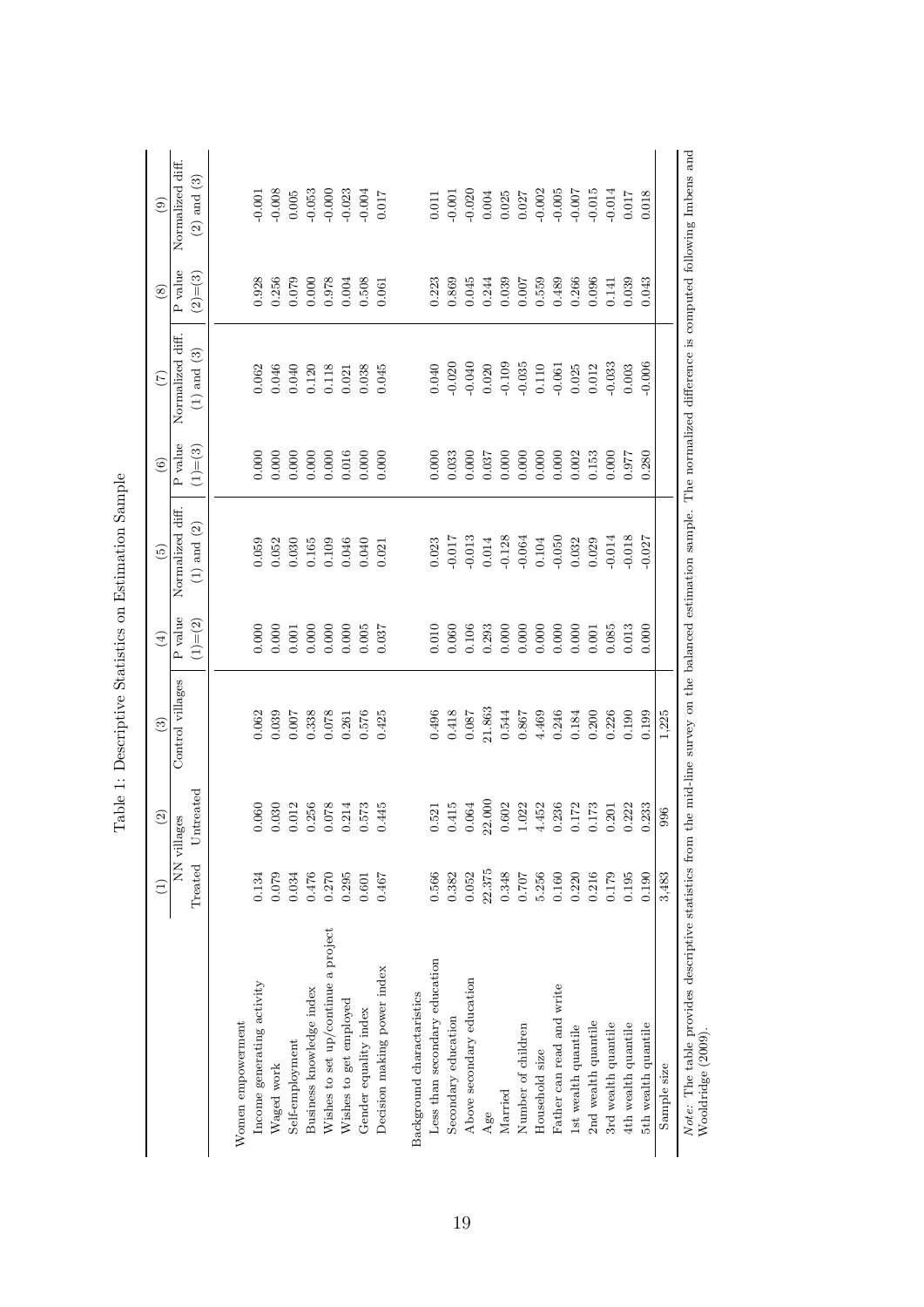| VARIABLES                                                                                                                                                                                                                                                                                                                                                                                   | Income generating<br>activity<br>Ξ | Waged work<br>$\widehat{c}$ | Self-employment<br>$\binom{3}{2}$ | knowledge index<br><b>Business</b><br>$\bigoplus$ | Plans to set up<br>a project<br>$\widehat{5}$ | Plans to work<br>$\odot$ | Gender equality<br>index<br>$\widehat{C}$ | Decision making<br>power index<br>$\circledcirc$ |
|---------------------------------------------------------------------------------------------------------------------------------------------------------------------------------------------------------------------------------------------------------------------------------------------------------------------------------------------------------------------------------------------|------------------------------------|-----------------------------|-----------------------------------|---------------------------------------------------|-----------------------------------------------|--------------------------|-------------------------------------------|--------------------------------------------------|
| Treated group x Follow-up round                                                                                                                                                                                                                                                                                                                                                             | $0.045**$<br>(0.020)               | 0.002<br>(0.013)            | $0.030**$<br>(0.011)              | $0.061***$<br>(0.025)                             | $0.094***$<br>(0.032)                         | (0.043)<br>0.023         | (0.020)<br>$0.005$                        | $-0.000$<br>(0.035)                              |
| Untreated group x Follow-up round                                                                                                                                                                                                                                                                                                                                                           | (0.017)<br>0.005                   | 0.002<br>(0.010)            | (0.008)<br>$-0.004$               | (0.026)<br>0.024                                  | (0.030)<br>0.044                              | (0.046)<br>0.031         | (0.024)<br>$0.002\,$                      | $\left(0.037\right)$<br>$0.017$                  |
| Treated group                                                                                                                                                                                                                                                                                                                                                                               | $0.074***$<br>(0.015)              | $0.036***$<br>(0.009)       | $0.032***$<br>(0.008)             | $0.130***$<br>(0.023)                             | $0.190***$<br>(0.022)                         | (0.032)<br>0.023         | (0.013)<br>0.012                          | (0.023)<br>0.029                                 |
| Untreated group                                                                                                                                                                                                                                                                                                                                                                             | (0.016)<br>$-0.000$                | $-0.011$<br>(0.009)         | (0.008)<br>0.006                  | $-0.050**$<br>(0.023)                             | (0.021)<br>$-0.007$                           | (0.034)<br>$-0.029$      | (0.016)<br>$-0.004$                       | (0.024)<br>0.022                                 |
| Follow up round                                                                                                                                                                                                                                                                                                                                                                             | (0.014)<br>$-0.003$                | 0.000<br>(0.009)            | (0.007)<br>0.005                  | $0.120***$<br>(0.021)                             | 0.040<br>(0.024)                              | (0.039)<br>0.021         | (0.016)<br>0.002                          | $-0.043$<br>(0.031)                              |
| Controls                                                                                                                                                                                                                                                                                                                                                                                    | Yes                                | Yes                         | Yes                               | Yes                                               | ${\rm Yes}$                                   | Yes                      | ${\rm Yes}$                               | ${\rm Yes}$                                      |
| R-squared                                                                                                                                                                                                                                                                                                                                                                                   | 0.076                              | 0.067                       | 0.049                             | 0.272                                             | 0.102                                         | 0.051                    | 0.076                                     | 0.086                                            |
| Mean of outcome                                                                                                                                                                                                                                                                                                                                                                             | 134                                | .079                        | 034                               | .432                                              | $\overline{27}$                               | 295                      | .601                                      | 467                                              |
| Effect size %                                                                                                                                                                                                                                                                                                                                                                               | 33                                 | $\infty$                    | 88                                | $14\,$                                            | 35                                            | $\infty$                 |                                           | $\circ$                                          |
| Sample size                                                                                                                                                                                                                                                                                                                                                                                 | 11408                              | 11408                       | 11408                             | 11408                                             | 11408                                         | 11408                    | 11408                                     | 11408                                            |
| higher, age square, marital status, number of children household size, a dummy variable that takes the value 1 if the girl's father is educated, household wealth index, and region<br>Note: *** denotes significance at 1%, ** at 5%, and * at 10%. Standard errors are clustered by village. Control variables include a dummy variable for having secondary education or<br>(markaz) FE. |                                    |                             |                                   |                                                   |                                               |                          |                                           |                                                  |

Table 2: The impact of the intervention on empowerment of women Table 2: The impact of the intervention on empowerment of women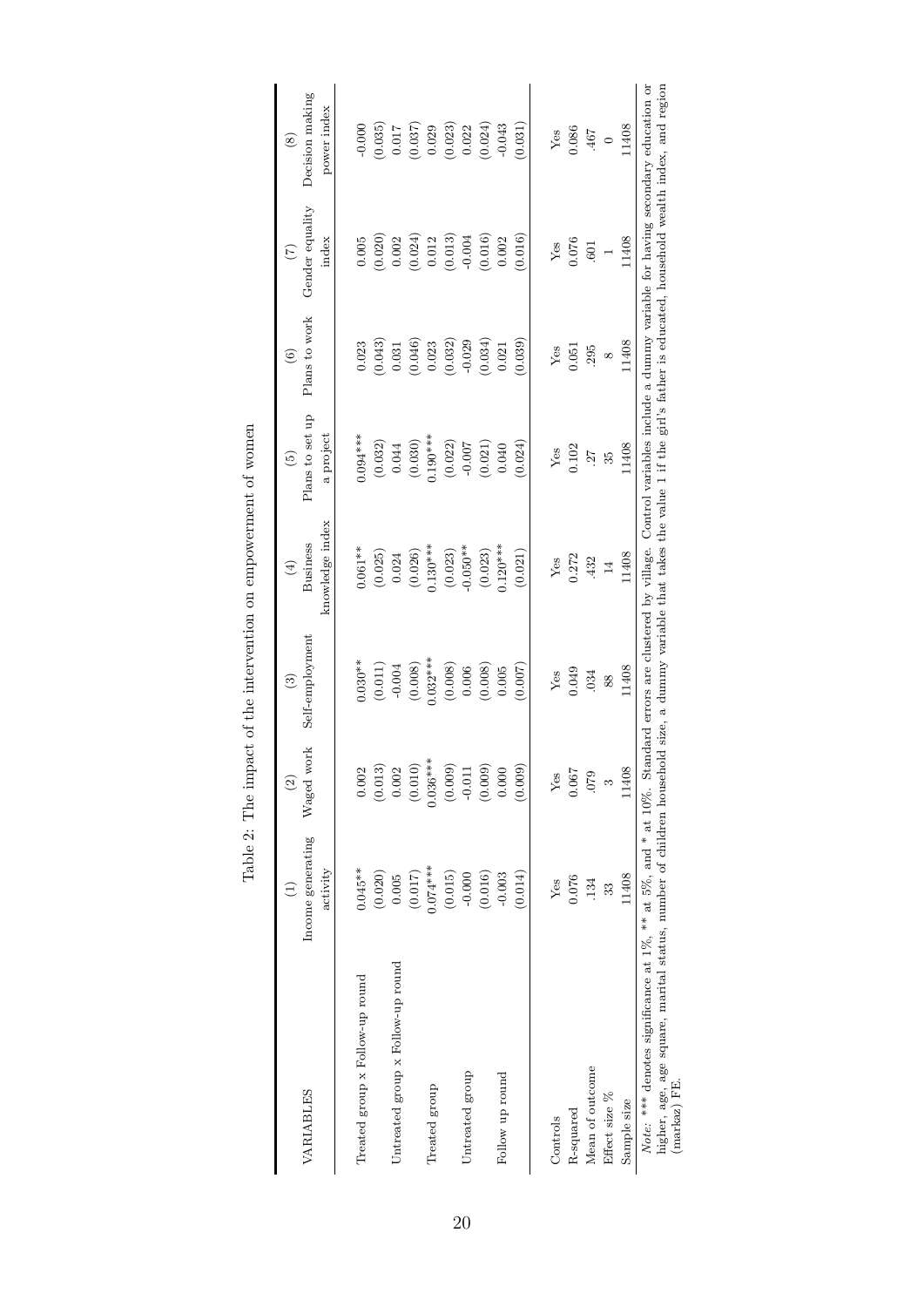|                             | PS weighted DD   |                | Kernel matched DD |                |
|-----------------------------|------------------|----------------|-------------------|----------------|
|                             | Untrimmed sample | Trimmed sample | Untrimmed sample  | Trimmed sample |
|                             |                  |                |                   |                |
| A) Main effect              |                  |                |                   |                |
| Income generating activity  | $0.047***$       | $0.047***$     | $0.043***$        | $0.043***$     |
|                             | (0.011)          | (0.013)        | (0.011)           | (0.012)        |
| Waged work                  | 0.000            | 0.001          | 0.002             | $-0.001$       |
|                             | (0.007)          | (0.009)        | (0.008)           | (0.008)        |
| Self-employment             | $0.032***$       | $0.031***$     | $0.031***$        | $0.029***$     |
|                             | (0.007)          | (0.008)        | (0.007)           | (0.007)        |
| Business knowledge          | $0.105***$       | $0.108***$     | $0.088***$        | $0.088***$     |
|                             | (0.022)          | (0.023)        | (0.012)           | (0.012)        |
| Wishes to set up a project  | $0.088***$       | $0.080***$     | $0.092***$        | $0.096***$     |
|                             | (0.017)          | (0.018)        | (0.017)           | (0.018)        |
| Wishes to get employed      | 0.145            | $-0.156$       | 0.007             | 0.003          |
|                             | (0.164)          | (0.166)        | (0.021)           | (0.023)        |
| Gender equality index       | $-0.005$         | $-0.006$       | 0.003             | 0.001          |
|                             | (0.01)           | (0.01)         | (0.01)            | (0.01)         |
| Decision making power index | 0.029            | 0.022          | 0.006             | $-0.001$       |
|                             | (0.025)          | (0.028)        | (0.014)           | (0.014)        |
|                             |                  |                |                   |                |
| B) Spill-over effect        |                  |                |                   |                |
| Income generating activity  | 0.003            | $-0.001$       | 0.000             | 0.000          |
|                             | (0.011)          | (0.012)        | (0.010)           | (0.010)        |
| Waged work                  | 0.000            | $-0.002$       | 0.001             | 0.001          |
|                             | (0.008)          | (0.007)        | (0.008)           | (0.009)        |
| Self-employment             | 0.006            | $-0.006$       | 0.007             | $-0.005$       |
|                             | (0.007)          | (0.007)        | (0.005)           | (0.006)        |
| Business knowledge          | 0.025            | 0.020          | 0.017             | 0.018          |
|                             | (0.015)          | (0.015)        | (0.016)           | (0.017)        |
| Wishest to set up a project | 0.031            | 0.028          | 0.026             | 0.025          |
|                             | (0.019)          | (0.018)        | (0.016)           | (0.016)        |
| Wishes to get employed      | 0.045            | 0.038          | 0.040             | 0.048          |
|                             | (0.034)          | (0.026)        | (0.029)           | (0.037)        |
| Gender equality index       | 0.001            | 0.006          | $-0.002$          | 0.000          |
|                             | (0.010)          | (0.012)        | (0.010)           | (0.009)        |
| Decision making power index | 0.024            | $0.028*$       | 0.020             | 0.018          |
|                             | (0.015)          | (0.017)        | (0.022)           | (0.023)        |

Table 3: PSM estimates of the impact of the intervention on empowerment of women

Note: \*\*\* denotes significance at 1%, \*\* at 5%, and \* at 10%. Standard errors are clustered by village. Control variables include a dummy variable for having secondary education or higher, age, age square, marital status, number of children household size, a dummy variable that takes the value 1 if the girl's father is educated, household wealth index, and region FE. Similar to Crump et al. 2007; Chen et al. 2009), trimmed sample is calculated based on a common support interval between 0.1 and 0.9.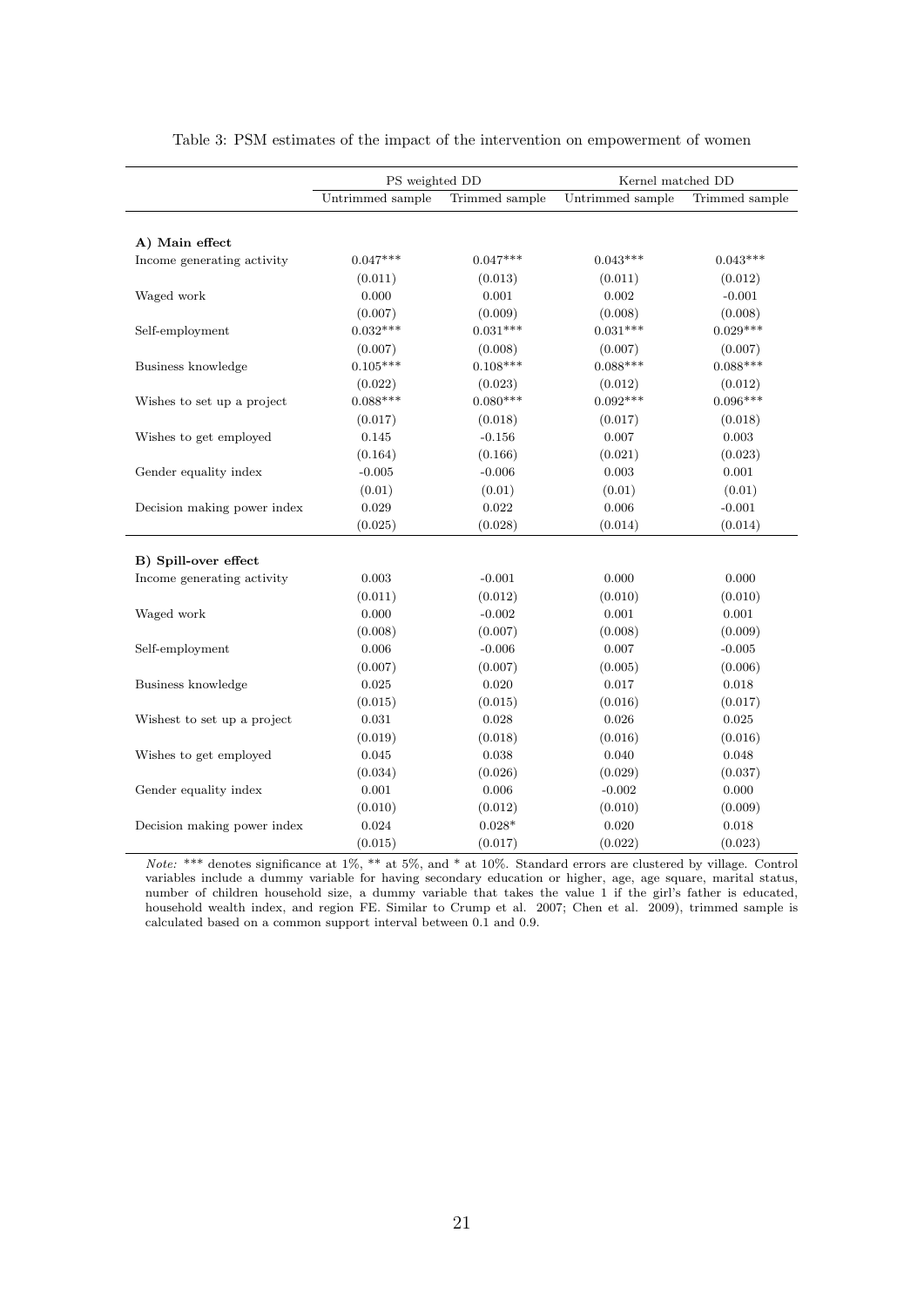| where the componed the contract of the contract of the contract of the component of the component of the compo<br>l |
|---------------------------------------------------------------------------------------------------------------------|
|                                                                                                                     |
| )<br> }<br> }                                                                                                       |
| $\frac{1}{2}$                                                                                                       |
|                                                                                                                     |
|                                                                                                                     |
|                                                                                                                     |
| $\frac{1}{2}$<br>$F_{\rm eff}$                                                                                      |

| VARIABLES                                                                                                                                                                                                                                                                                                                                                                                                                               | Income generating<br>activity<br>Э | Waged work<br>Waged work<br>$\widehat{2}$ | Self-employment<br>Self-employment<br>$\widehat{c}$ | knowledge index<br><b>Business</b><br>$\left( 4\right)$ | continue a project<br>Wishes to set up/<br>$\widehat{5}$ | Wishes to get<br>employed<br>$\widehat{6}$ | Gender equality<br>index<br>(7) | Decision making<br>power index<br>$\circled{s}$ |
|-----------------------------------------------------------------------------------------------------------------------------------------------------------------------------------------------------------------------------------------------------------------------------------------------------------------------------------------------------------------------------------------------------------------------------------------|------------------------------------|-------------------------------------------|-----------------------------------------------------|---------------------------------------------------------|----------------------------------------------------------|--------------------------------------------|---------------------------------|-------------------------------------------------|
| Low education (below sec.)<br>Education                                                                                                                                                                                                                                                                                                                                                                                                 | 0.028                              | $-0.007$                                  | $0.021***$                                          | $0.082**$                                               | $0.095***$                                               | 0.016                                      | 0.003                           | 0.008                                           |
|                                                                                                                                                                                                                                                                                                                                                                                                                                         | (0.019)                            | (0.011)                                   | (0.010)                                             | (0.041)                                                 | (0.026)                                                  | (0.048)                                    | (0.022)                         | (0.042)                                         |
| High education (secondary or above)                                                                                                                                                                                                                                                                                                                                                                                                     | $0.060**$                          | 0.011                                     | $0.039**$                                           | 0.049                                                   | $0.094***$                                               | 0.024                                      | 0.006                           | $-0.006$                                        |
|                                                                                                                                                                                                                                                                                                                                                                                                                                         | (0.029)                            | (0.022)                                   | (0.016)                                             | (0.039)                                                 | (0.045)                                                  | (0.049)                                    | (0.025)                         | (0.034)                                         |
| Marriage                                                                                                                                                                                                                                                                                                                                                                                                                                |                                    |                                           |                                                     |                                                         |                                                          |                                            |                                 |                                                 |
| Unmarried                                                                                                                                                                                                                                                                                                                                                                                                                               | 0.032                              | $-0.005$                                  | $0.028***$                                          | $0.097***$                                              | $0.101***$                                               | $-0.001$                                   | 0.009                           | 0.004                                           |
|                                                                                                                                                                                                                                                                                                                                                                                                                                         | (0.026)                            | (0.017)                                   | (0.010)                                             | (0.035)                                                 | (0.035)                                                  | (0.037)                                    | (0.022)                         | (0.036)                                         |
| Married                                                                                                                                                                                                                                                                                                                                                                                                                                 | $0.073**$                          | 0.007                                     | $0.045**$                                           | 0.042                                                   | $0.092**$                                                | 0.024                                      | $-0.006$                        | $-0.019$                                        |
|                                                                                                                                                                                                                                                                                                                                                                                                                                         | (0.030)                            | (0.015)                                   | (0.020)                                             | (0.049)                                                 | (0.043)                                                  | (0.054)                                    | (0.023)                         | (0.040)                                         |
| Wealth                                                                                                                                                                                                                                                                                                                                                                                                                                  |                                    |                                           |                                                     |                                                         |                                                          |                                            |                                 |                                                 |
| Below median wealth                                                                                                                                                                                                                                                                                                                                                                                                                     | $0.051*$                           | $-0.002$                                  | $0.037***$                                          | 0.065                                                   | $0.101***$                                               | 0.045                                      | 0.004                           | $-0.020$                                        |
|                                                                                                                                                                                                                                                                                                                                                                                                                                         | (0.026)                            | (0.016)                                   | (0.014)                                             | (0.042)                                                 | (0.037)                                                  | (0.053)                                    | (0.025)                         | (0.040)                                         |
| Above median wealth                                                                                                                                                                                                                                                                                                                                                                                                                     | $0.036*$                           | 0.004                                     | 0.021                                               | $0.072*$                                                | $0.089**$                                                | $-0.004$                                   | 0.004                           | 0.024                                           |
|                                                                                                                                                                                                                                                                                                                                                                                                                                         | (0.020)                            | (0.014)                                   | (0.013)                                             | (0.036)                                                 | (0.037)                                                  | (0.044)                                    | (0.021)                         | (0.037)                                         |
| Gender equality index                                                                                                                                                                                                                                                                                                                                                                                                                   |                                    |                                           |                                                     |                                                         |                                                          |                                            |                                 |                                                 |
| Below median att                                                                                                                                                                                                                                                                                                                                                                                                                        | $0.042***$                         | 0.003                                     | $0.027*$                                            | $0.082*$                                                | $0.109***$                                               | 0.023                                      |                                 | $-0.003$                                        |
|                                                                                                                                                                                                                                                                                                                                                                                                                                         | (0.019)                            | (0.015)                                   | (0.013)                                             | (0.041)                                                 | (0.033)                                                  | (0.046)                                    |                                 | (0.039)                                         |
| Above median att                                                                                                                                                                                                                                                                                                                                                                                                                        | $0.055*$                           | 0.001                                     | $0.037***$                                          | 0.051                                                   | 0.080                                                    | 0.035                                      | $\overline{\phantom{a}}$        | 0.009                                           |
|                                                                                                                                                                                                                                                                                                                                                                                                                                         | (0.030)                            | (0.014)                                   | (0.013)                                             | (0.040)                                                 | (0.049)                                                  | (0.057)                                    |                                 | (0.042)                                         |
| Decision making                                                                                                                                                                                                                                                                                                                                                                                                                         |                                    |                                           |                                                     |                                                         |                                                          |                                            |                                 |                                                 |
| Below median empower                                                                                                                                                                                                                                                                                                                                                                                                                    | 0.029                              | 0.004                                     | $0.027***$                                          | $0.107***$                                              | 0.064                                                    | $0.131*$                                   | $-0.005$                        | I.                                              |
|                                                                                                                                                                                                                                                                                                                                                                                                                                         | (0.024)                            | (0.015)                                   | (0.011)                                             | (0.040)                                                 | (0.050)                                                  | (0.075)                                    | (0.020)                         |                                                 |
| Above median empower                                                                                                                                                                                                                                                                                                                                                                                                                    | $0.054***$                         | 0.001                                     | $0.030*$                                            | 0.048                                                   | $0.113***$                                               | $-0.054$                                   | 0.012                           | $\mathsf I$                                     |
|                                                                                                                                                                                                                                                                                                                                                                                                                                         | (0.022)                            | (0.015)                                   | (0.015)                                             | (0.044)                                                 | (0.031)                                                  | (0.032)                                    | (0.028)                         |                                                 |
| Note: Simple DD estimates from Equation (1). *** denotes significance at 1%, ** at 5%, and * at 10%. Standard errors are clustered by village. Control variables include a dummy variable<br>for having secondary education or higher, age, age square, marital status, number of children household size, a dummy variable that takes the value 1 if the girl's father is educated, household<br>wealth index, and region (markaz) FE. |                                    |                                           |                                                     |                                                         |                                                          |                                            |                                 |                                                 |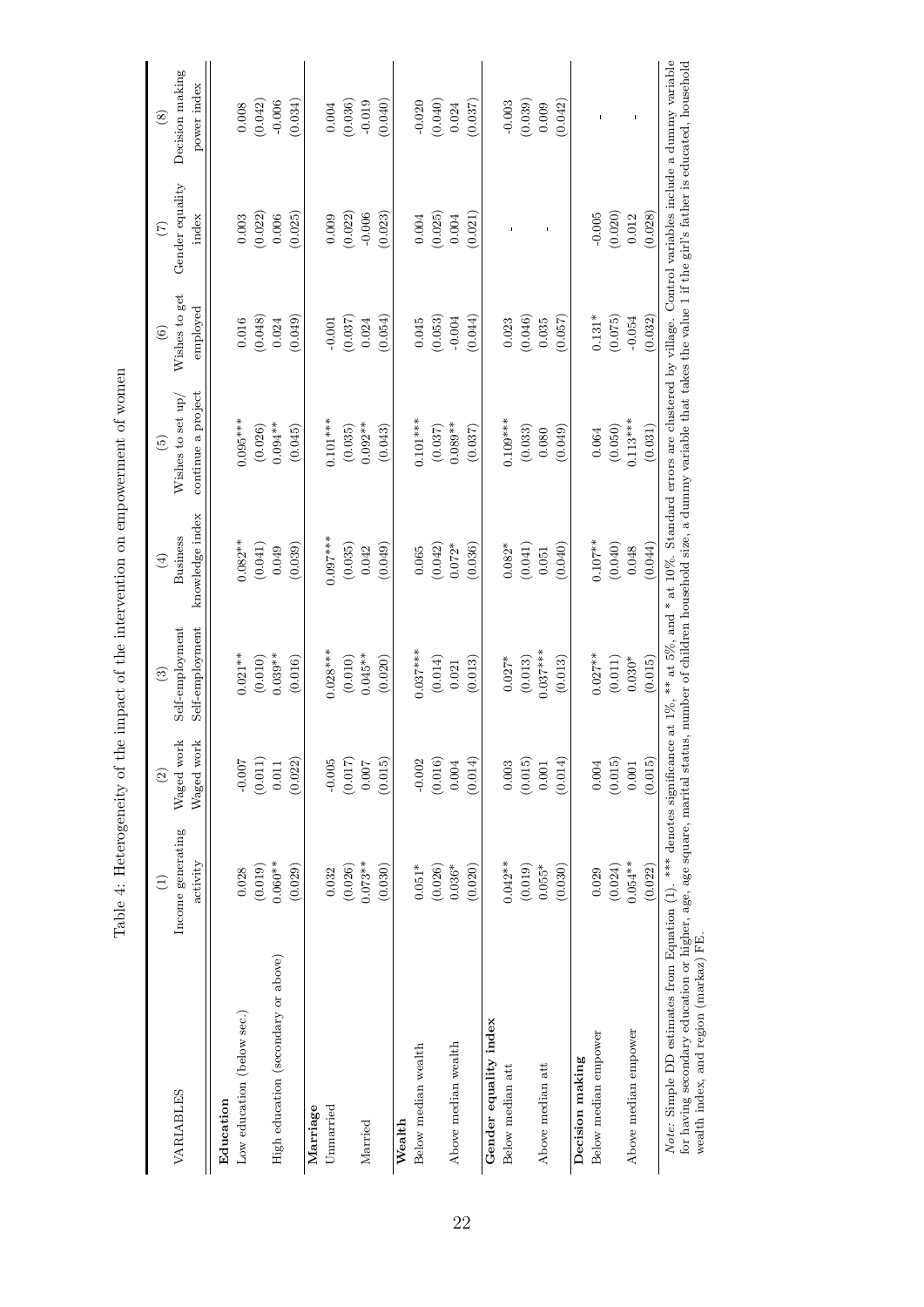## Appendix A

Table A1: Items of Business knoweldge

- What are the procedures required for registering a small business?
- What are the procedures required for getting a loan for a small enterprise?
- Are buildings, equipment, and machinery considered among the fixed or variable assets of the project?
- What is the primary goal of the market analysis?
- What are the main three components of feasibility study?
- What is the goal of the financial study?

Note: Women were asked to give a correct answer to each of these statement. Complete correct answer on each question takes the value 1. If the answer is wrong, incomplete, or the respondent does not know, the statement takes 0. Unweighted average is calculated and rescaled from 0 to 1.

Table A2: Items of the gender equality index

- A woman's place is not only at home, she should be allowed to work
- When job opportunities are scare, priority must go to men over women, regardless of capabilities
- If the wife is working outside her home, the husband should help her with domestic work
- A woman can have her own business project
- Education is important for a girl to help her find a good job
- Girls in the family should have same level of education as boys
- If the family is financially constrained, boys should have priority in getting education over girls
- Women can be an effective member of the parliament

Note: Women were asked if they agree or disagree to each of the statements. Unweighted average is calculated and rescaled from 0 to 1.

Table A3: Items of the decision making index

I will tell you some life decisions you may experience and tell me who makes them:

- You getting employed or starting a business project
- Choosing your household chores
- How to spend your leisure time
- Spending your income from work
- You going to a doctor/ health unit
- Buying clothes for yourself
- Spending your saved money

Note: Choices given are: me alone, me with my partner (or family if unmarried), my partner (or family if unmarried alone), or other. Women are given 1 if they make the decision on their own, and zero, otherwise. Unweighted average of the seven statement is calculated and rescaled from 0 to 1.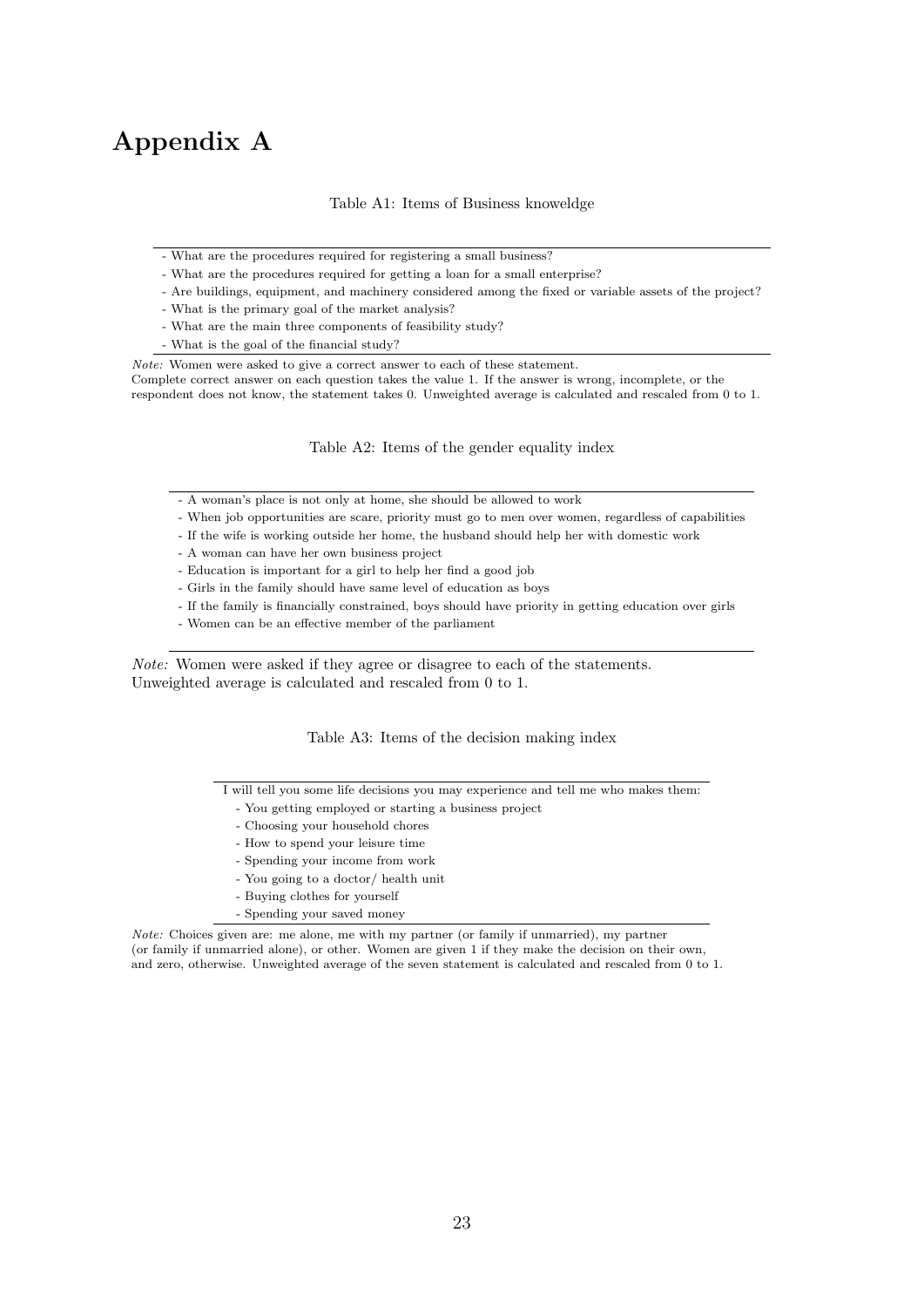|                                     | Mean remained | SD remained | Mean dropped | SD dropped | P value |
|-------------------------------------|---------------|-------------|--------------|------------|---------|
|                                     |               |             |              |            |         |
| Treatment groups                    |               |             |              |            |         |
| Treated                             | 0.611         | 0.488       | 0.597        | 0.491      | 0.370   |
| Untreated                           | 0.175         | 0.380       | 0.178        | 0.383      | 0.772   |
| Control                             | 0.215         | 0.411       | 0.225        | 0.418      | 0.427   |
| Women empowerment                   |               |             |              |            |         |
| Income generating activity          | 0.106         | 0.308       | 0.135        | 0.342      | 0.002   |
| Waged work                          | 0.062         | 0.241       | 0.085        | 0.279      | 0.002   |
| Self-employment                     | 0.024         | 0.154       | 0.020        | 0.141      | 0.387   |
| Business knowledge index            | 0.408         | 0.319       | 0.427        | 0.318      | 0.046   |
| Wishes to set up/continue a project | 0.195         | 0.396       | 0.176        | 0.381      | 0.103   |
| Wishes to get employed              | 0.273         | 0.446       | 0.284        | 0.451      | 0.452   |
| Gender equality index               | 0.591         | 0.186       | 0.601        | 0.185      | 0.078   |
| Decision making power index         | 0.454         | 0.276       | 0.452        | 0.276      | 0.804   |
| Background characteristics          |               |             |              |            |         |
| Less than secondary education       | 0.543         | 0.498       | 0.558        | 0.497      | 0.319   |
| Secondary education                 | 0.396         | 0.489       | 0.370        | 0.483      | 0.088   |
| Above secondary education           | 0.061         | 0.240       | 0.072        | 0.258      | 0.166   |
| Age                                 | 22.200        | 7.139       | 22.727       | 10.643     | 0.029   |
| Married                             | 0.434         | 0.496       | 0.373        | 0.484      | 0.000   |
| Number of children                  | 0.797         | 1.236       | 0.661        | 1.173      | 0.000   |
| Household size                      | 4.947         | 1.945       | 5.011        | 2.003      | 0.280   |
| Father can read and write           | 0.192         | 0.394       | 0.161        | 0.368      | 0.011   |
| 1st wealth quantile                 | 0.204         | 0.403       | 0.219        | 0.414      | 0.230   |
| 2nd wealth quantile                 | 0.205         | 0.404       | 0.222        | 0.416      | 0.185   |
| 3rd wealth quantile                 | 0.193         | 0.394       | 0.181        | 0.385      | 0.329   |
| 4th wealth quantile                 | 0.198         | 0.399       | 0.193        | 0.395      | 0.657   |
| 5th wealth quantile                 | 0.200         | 0.400       | 0.186        | 0.389      | 0.243   |
| Sample size                         | 5,704         |             | 1,324        |            |         |

Table A4: Descriptive Statistics for those attrited and those remained in the follow-up wave

Source: The table provides descriptive statistics for the attrition.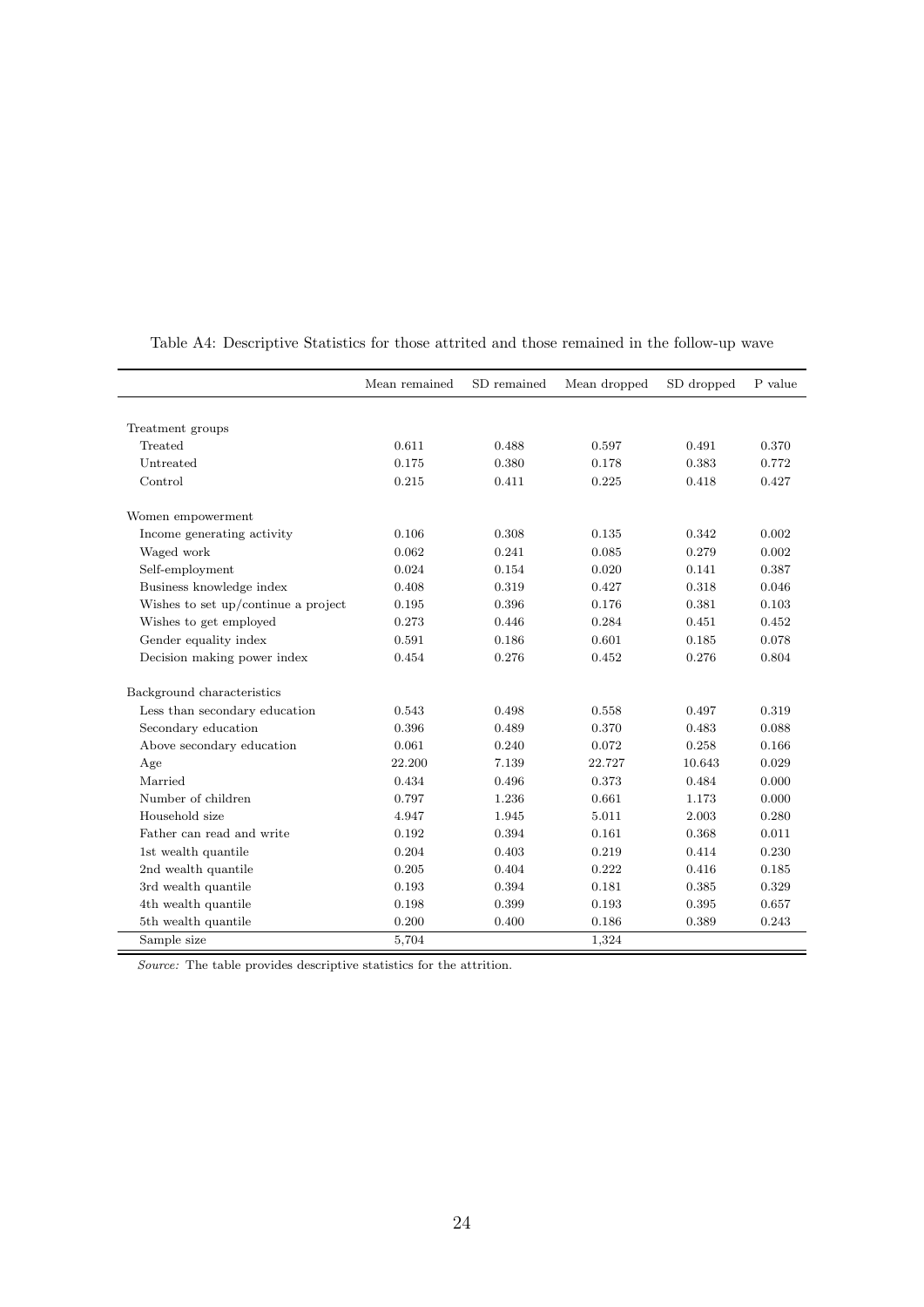|                                                                                                                                                                                             |               | $\widehat{c}$     | $\widehat{\mathbb{E}}$ | $\left( 4\right)$ | $\widetilde{5}$  | $\circledcirc$ | $(\overline{z})$ | $\circled{s}$   | $\widehat{e}$        |
|---------------------------------------------------------------------------------------------------------------------------------------------------------------------------------------------|---------------|-------------------|------------------------|-------------------|------------------|----------------|------------------|-----------------|----------------------|
|                                                                                                                                                                                             | 'i7<br>NN vil | lages             | Control villages       | P value           | Normalized diff. | P value        | Normalized diff  | ${\bf P}$ value | Normalized diff.     |
|                                                                                                                                                                                             | Treated       | <b>J</b> ntreated |                        | $(1) = (2)$       | $(1)$ and $(2)$  | $(1)=(3)$      | $(1)$ and $(3)$  | $(2)=(3)$       | $(2)$ and $(3)$      |
|                                                                                                                                                                                             |               |                   |                        |                   |                  |                |                  |                 |                      |
| Women empowerment                                                                                                                                                                           |               |                   |                        |                   |                  |                |                  |                 |                      |
| Income generating activity                                                                                                                                                                  | 0.134         | 0.060             | 0.062                  | 0.000             | 0.055            | 0.000          | 0.058            | 0.928           | $-0.001$             |
| Waged work                                                                                                                                                                                  | 0.079         | 0.030             | 0.039                  | 0.000             | 0.048            | 0.000          | 0.043            | 0.256           | $-0.008$             |
| Self-employment                                                                                                                                                                             | 0.034         | 0.012             | 0.007                  | 0.001             | 0.029            | 0.000          | 0.038            | 0.079           | $0.005\,$            |
| Business knowledge index                                                                                                                                                                    | 0.476         | 0.256             | 0.338                  | 0.000             | 0.156            | 0.000          | 0.114            | 0.000           |                      |
| Wishes to set up/continue a project                                                                                                                                                         | 0.270         | $0.078\,$         | $0.078\,$              | 0.000             | 0.104            | 0.000          | 0.113            | 0.978           | $-0.050$<br>$-0.000$ |
| Wishes to get employed                                                                                                                                                                      | 0.295         | 0.214             | 0.261                  | 0.000             | 0.043            | 0.016          | 0.020            | 0.004           | $-0.021$             |
| Gender equality index                                                                                                                                                                       | 0.601         | 0.573             | 0.576                  | $0.005\,$         | 0.037            | 0.000          | 0.036            | 0.508           | $-0.004$             |
| Decision making power index                                                                                                                                                                 | 0.467         | 0.445             | 0.425                  | 0.037             | 0.020            | 0.000          | 0.042            | 0.061           | 0.016                |
| Background charactaristics                                                                                                                                                                  |               |                   |                        |                   |                  |                |                  |                 |                      |
| Less than secondary education                                                                                                                                                               | 0.566         | 0.521             | 0.496                  | 0.010             | 0.022            | 0.000          | 0.038            | 0.223           | 0.011                |
| Secondary education                                                                                                                                                                         | 0.382         | 0.415             | 0.418                  | 0.060             | 0.016            | 0.033          | $-0.019$         | 0.869           | $-0.001$             |
| Above secondary education                                                                                                                                                                   | 0.052         | 0.064             | 0.087                  | 0.106             | 0.013            | 0.000          | $-0.038$         | 0.045           | $-0.019$             |
| Age                                                                                                                                                                                         | 22.375        | 22.000            | 21.863                 | 0.293             | 0.012            | 0.037          | $0.018\,$        | 0.244           | $0.004\,$            |
| Married                                                                                                                                                                                     | 0.348         | 0.602             | 0.544                  | 0.000             | $-0.121$         | 0.000          | $-0.104$         | 0.039           | 0.023                |
| Number of children                                                                                                                                                                          | 0.707         | 1.022             | 0.867                  | 0.000             | $-0.061$         | 0.000          | $-0.034$         | 0.007           | 0.025                |
| Household size                                                                                                                                                                              | 5.256         | 4.452             | 4.469                  | 0.000             | 0.098            | 0.000          | $0.104\,$        | 0.559           | $-0.002$             |
| Father can read and write                                                                                                                                                                   | 0.160         | 0.236             | 0.246                  | 0.000             | $-0.047$         | 0.000          | $-0.058$         | 0.489           | $-0.005$             |
| 1st wealth quantile                                                                                                                                                                         | 0.220         | 0.172             | 0.184                  | 0.000             | 0.030            | 0.002          | 0.024            | 0.266           | $-0.007$             |
| 2nd wealth quantile                                                                                                                                                                         | 0.216         | 0.173             | 0.200                  | 0.001             | 0.027            | 0.153          | 0.011            | 0.096           | $-0.014$             |
| 3rd wealth quantile                                                                                                                                                                         | 0.179         | 0.201             | 0.226                  | 0.085             | $-0.014$         | 0.000          | $-0.032$         | 0.141           | $-0.013$             |
| 4th wealth quantile                                                                                                                                                                         | 0.195         | 0.222             | 0.190                  | 0.013             | $-0.017$         | 0.977          | $0.003$          | 0.039           | 0.016                |
| 5th wealth quantile                                                                                                                                                                         | 0.190         | 0.233             | 0.199                  | 0.000             | $-0.026$         | 0.280          | $-0.006$         | 0.043           | 0.017                |
| Sample size                                                                                                                                                                                 | 4,273         | 1,232             | 1,523                  |                   |                  |                |                  |                 |                      |
| Note: The table provides descriptive statistics from the mid-line survey on the balanced estimation sample. The normalized difference is computed following Imbens and<br>Wooldridge (2009) |               |                   |                        |                   |                  |                |                  |                 |                      |

Table A5: Descriptive Statistics on the whole Sample Table A5: Descriptive Statistics on the whole Sample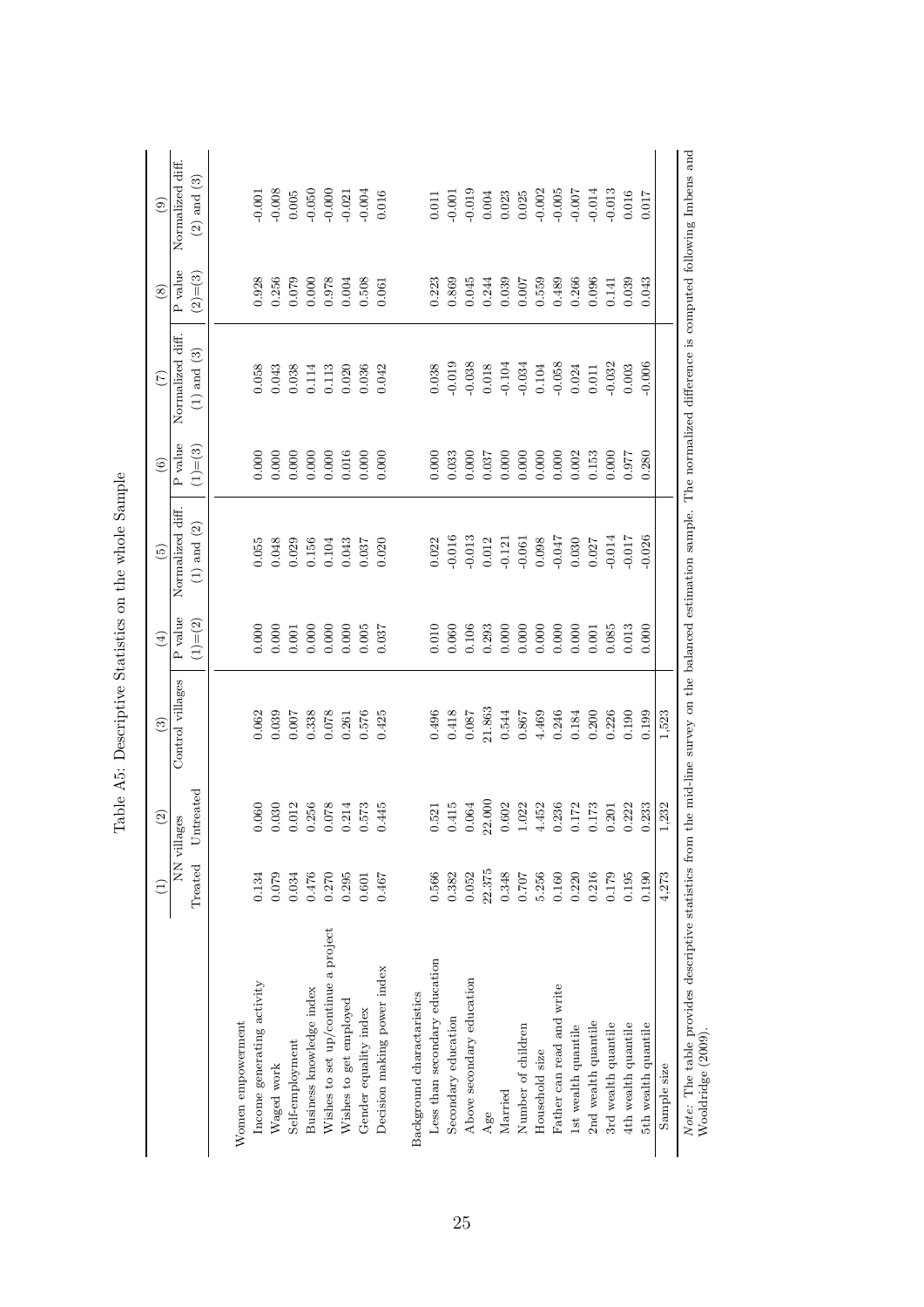|                               | (1)         | (2)         |
|-------------------------------|-------------|-------------|
| VARIABLES                     | Treated     | Untreated   |
|                               |             |             |
| Age                           | $0.029***$  | $-0.000$    |
|                               | (0.003)     | (0.004)     |
| Married                       | $-0.576***$ | 0.102       |
|                               | (0.053)     | (0.072)     |
| Number of children            | 0.031       | 0.032       |
|                               | (0.020)     | (0.025)     |
| Household size                | $0.067***$  | 0.010       |
|                               | (0.009)     | (0.014)     |
| Father can read and write     | $-0.173***$ | $-0.061$    |
|                               | (0.035)     | (0.044)     |
| Education                     |             |             |
| Less than secondary education | Reference   | Reference   |
|                               |             |             |
| Secondary education           | $-0.073**$  | $-0.056$    |
|                               | (0.031)     | (0.040)     |
| Above secondary education     | $0.336***$  | $-0.208***$ |
|                               | (0.058)     | (0.075)     |
| Region                        |             |             |
| Region 1: Qena                | Reference   | Reference   |
|                               |             |             |
| Region 2: Fayoum              | $0.183***$  | $-0.055$    |
|                               | (0.035)     | (0.043)     |
| Region 3: Suhag               | 0.016       | $-0.252***$ |
|                               | (0.034)     | (0.046)     |
| Wealth quantiles              |             |             |
| Wealth quantile 1             | Reference   | Reference   |
|                               |             |             |
| Wealth quantile 2             | $-0.006$    | 0.016       |
|                               | (0.043)     | (0.060)     |
| Wealth quantile 3             | $-0.178***$ | 0.005       |
|                               | (0.043)     | (0.058)     |
| Wealth quantile 4             | 0.008       | $0.177***$  |
|                               | (0.044)     | (0.058)     |
| Wealth quantile 5             | $-0.024$    | $0.206***$  |
|                               | (0.044)     | (0.059)     |

Table A6: Probit regression of girl participation in the NN program using baseline covariates

Note: \*\*\* denotes significance at 1%, \*\* at 5%, and \* at 10%. Standard errors are clustered by village..